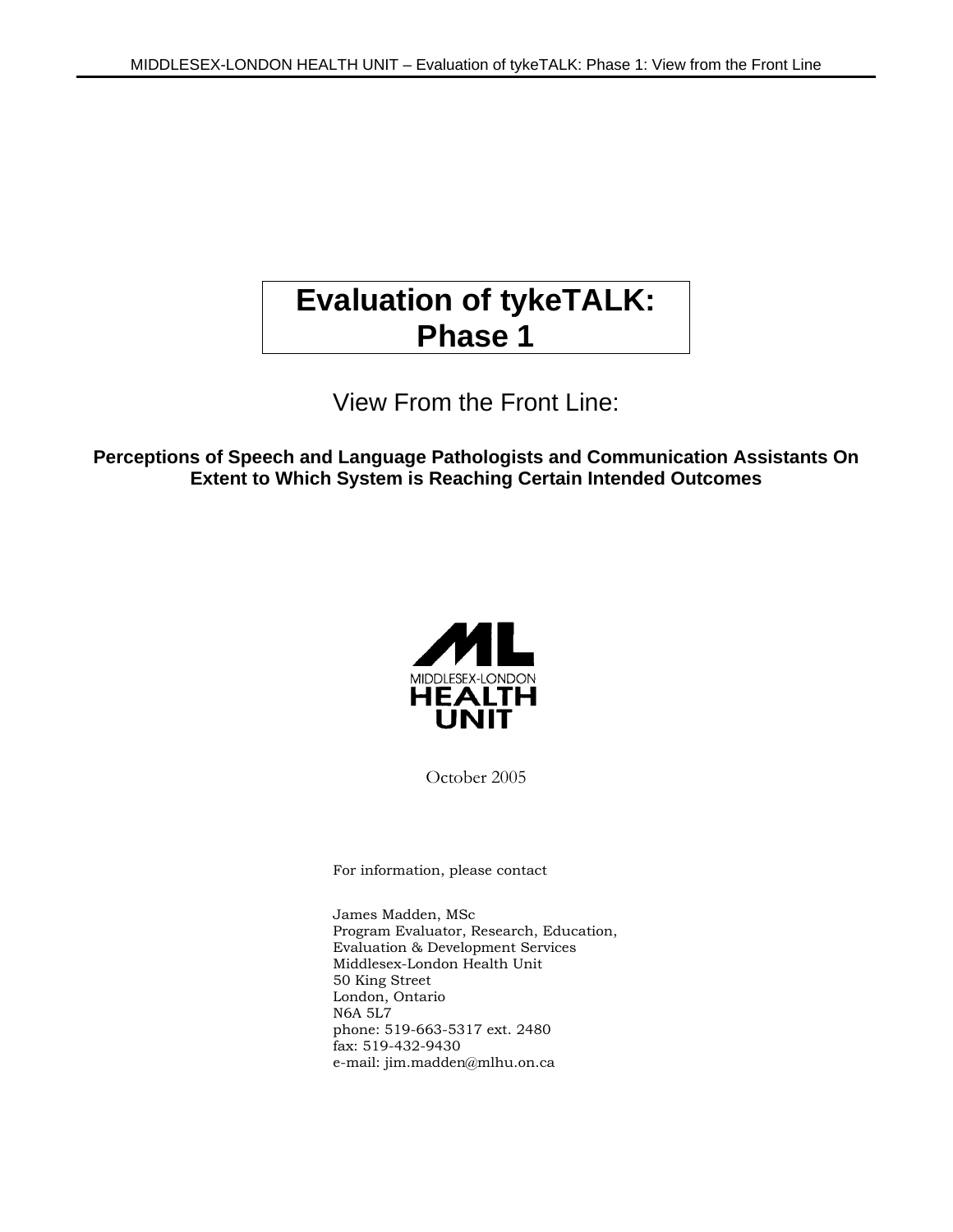© Copyright 2005. Middlesex-London Health Unit 50 King Street London, Ontario N6A 5L7

Cite reference as: Middlesex-London Health Unit (2005). The Evaluation of tykeTALK: Phase 1 - View From the Front Line: Perceptions of Speech and Language Pathologists and Communication Assistants On Extent to Which System is Reaching Certain Intended Outcomes. London, Ontario: Author.

Authors: James Madden, MSc, Program Evaluator Michelle Sangster Bouck, MA, Research Associate

All rights reserved.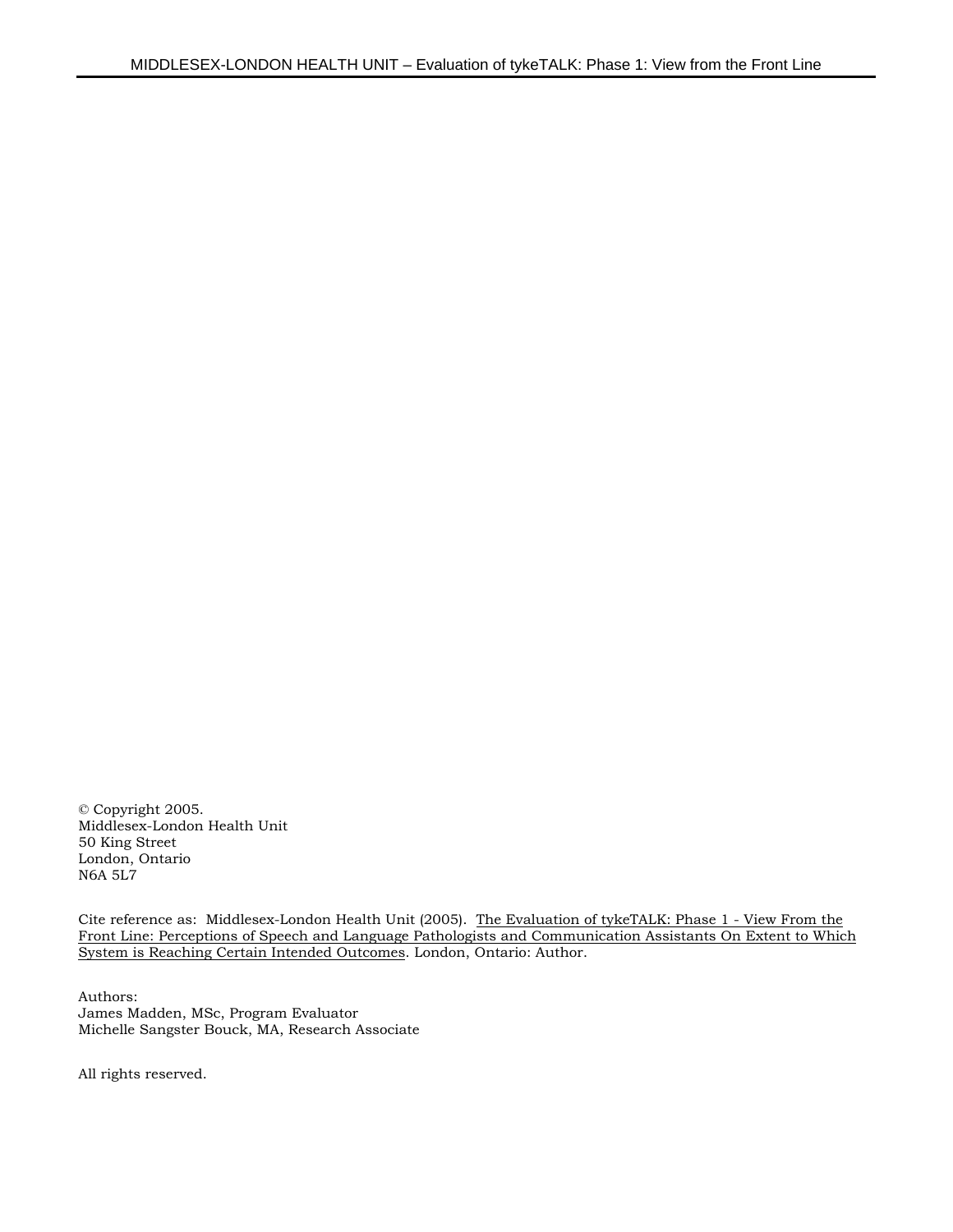# **Table of Contents**

| Do Service Providers Believe in tykeTALK Vision, Belief Statement, Planning Principles and Goals & |  |
|----------------------------------------------------------------------------------------------------|--|
|                                                                                                    |  |
|                                                                                                    |  |
|                                                                                                    |  |
|                                                                                                    |  |
|                                                                                                    |  |
|                                                                                                    |  |
|                                                                                                    |  |
|                                                                                                    |  |
|                                                                                                    |  |
|                                                                                                    |  |
|                                                                                                    |  |
|                                                                                                    |  |
|                                                                                                    |  |
|                                                                                                    |  |
|                                                                                                    |  |
|                                                                                                    |  |
|                                                                                                    |  |
|                                                                                                    |  |
|                                                                                                    |  |
|                                                                                                    |  |
|                                                                                                    |  |
|                                                                                                    |  |
|                                                                                                    |  |
|                                                                                                    |  |
|                                                                                                    |  |
|                                                                                                    |  |
|                                                                                                    |  |
|                                                                                                    |  |
|                                                                                                    |  |
|                                                                                                    |  |
|                                                                                                    |  |
|                                                                                                    |  |
|                                                                                                    |  |
|                                                                                                    |  |
|                                                                                                    |  |
|                                                                                                    |  |
|                                                                                                    |  |
|                                                                                                    |  |
|                                                                                                    |  |
|                                                                                                    |  |
|                                                                                                    |  |
|                                                                                                    |  |
| <b>Appendices</b>                                                                                  |  |
|                                                                                                    |  |
|                                                                                                    |  |
|                                                                                                    |  |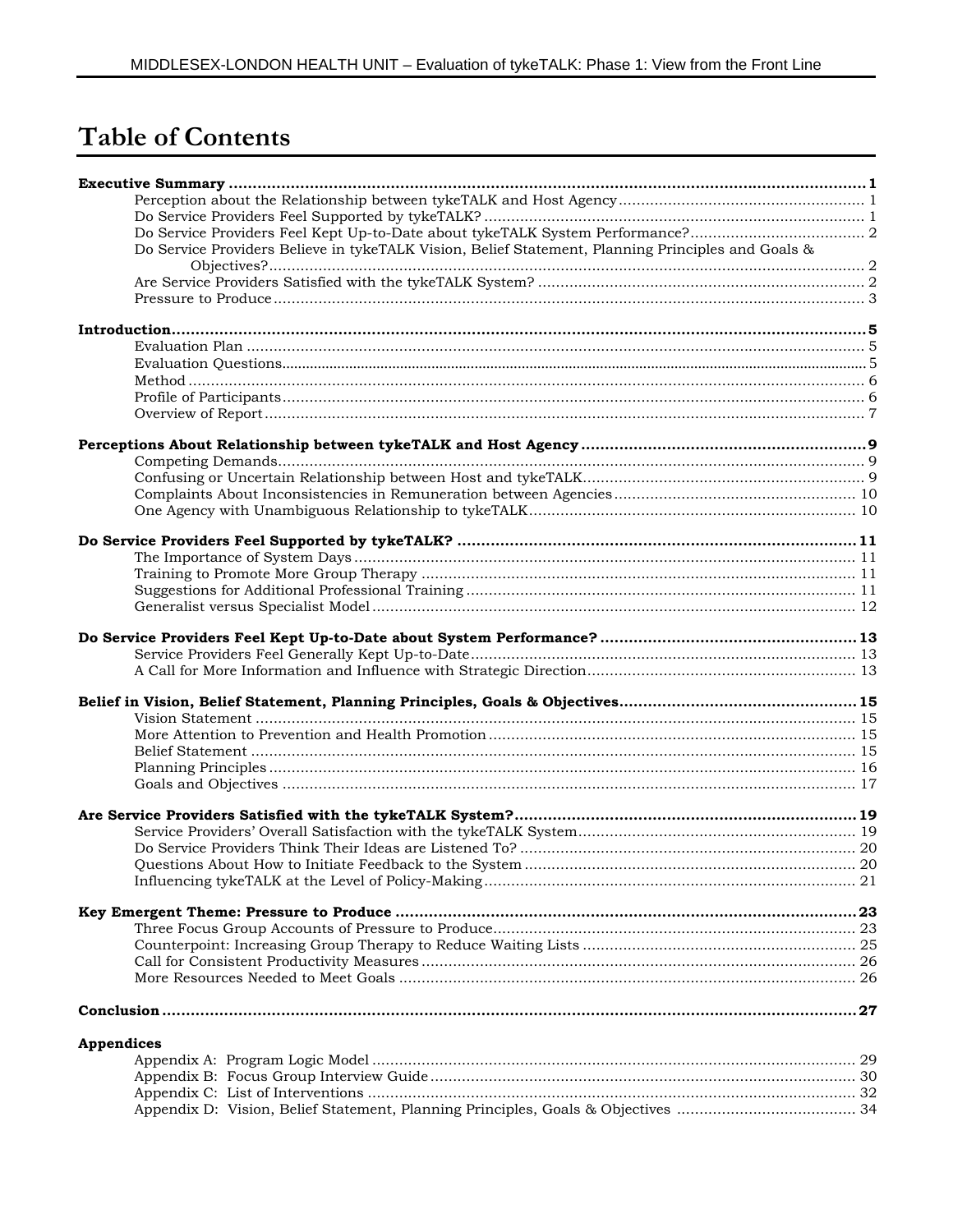| Tables |  |  |
|--------|--|--|
|        |  |  |
|        |  |  |
|        |  |  |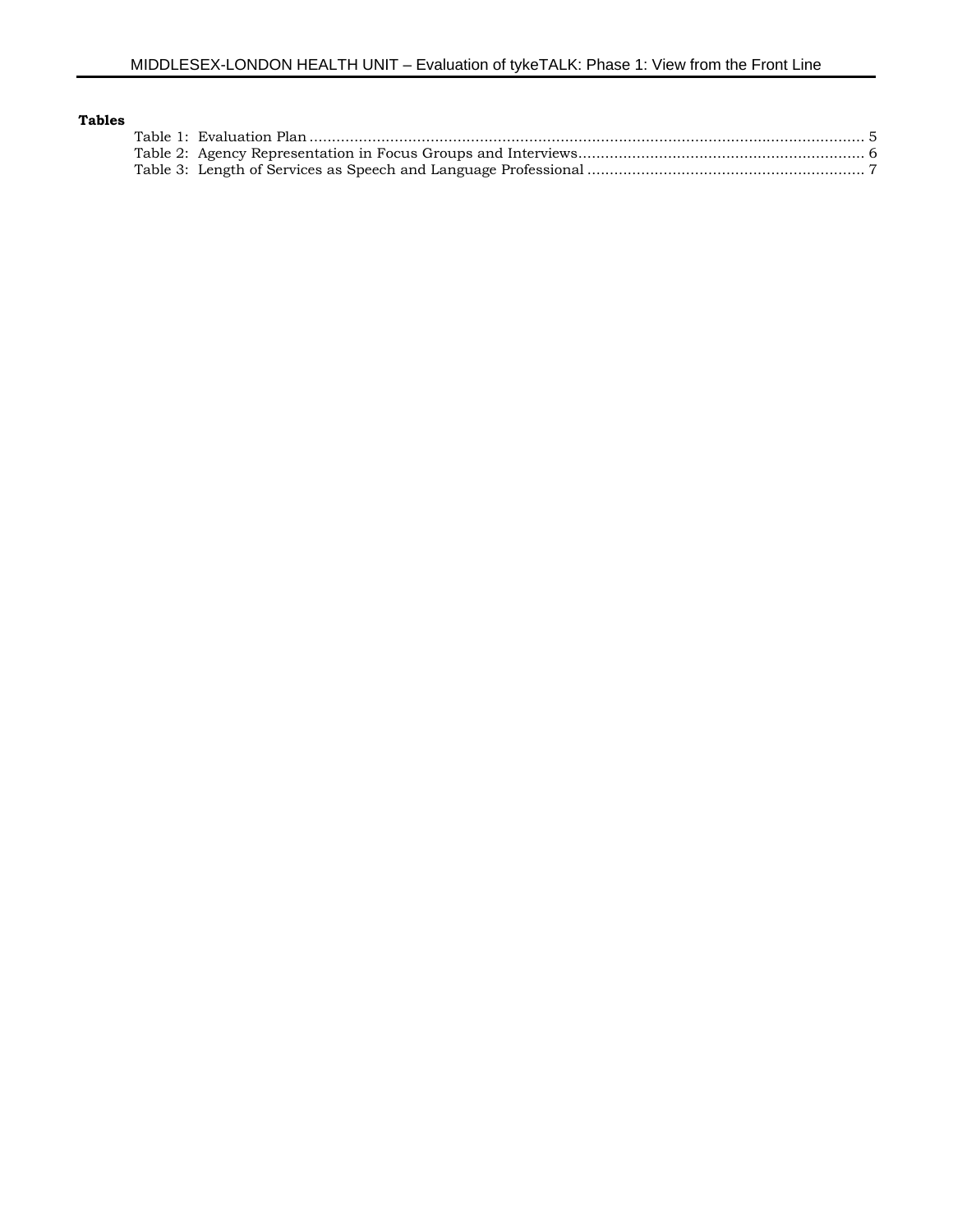# **Executive Summary**

This is the report of findings from a series of five focus groups and three individual interviews conducted with Speech and Language Pathologists (SLPs) and Communication Assistants (CAs) serving as front-line service providers in the tykeTALK system. The findings reported here are part of a more comprehensive evaluation plan. The purpose of this phase of the evaluation was to assess the extent to which the tykeTALK program is achieving certain intended outcomes.

The outcomes being evaluated may be expressed in terms of the following evaluation questions:

- 1. To what extent do SLPs feel supported by tykeTALK system?
- 2. To what extent do SLPs feel kept up-to-date on program performance?
- 3. To what extent do SLPs believe in tykeTALK vision, belief statement, planning principles and goals and objectives?
- 4. To what extent do SLPs feel satisfied with the operationalization of the system?

Findings are presented in terms of the preceding questions, and a number of key themes that emerged in the course of the focus groups and interviews.

### **Perceptions about the Relationship between tykeTALK and Host Agency**

A number of preliminary questions were asked to determine how service providers view the tykeTALK system, and the nature of the relationship between their employer or host agency and the tykeTALK system. We found that most agency staff had a generally accurate and consistent understanding of the nature of the tykeTALK system. Some participants expressed frustration about experiencing competing demands or conflict between their tykeTALK responsibilities and other demands placed on them by their host agency. These demands, in combination with generally high standards to which most SLPs seem to hold themselves, added significant stress and time pressure.

In a few focus groups, participants expressed some degree of confusion or uncertainty when asked to describe the nature of the relationship between tykeTALK and their employer. This was due to uncertainty about the ongoing status of the tykeTALK program within the host agency, or change in the administration of the host agency. In a few cases,

participants working in agencies located outside of London expressed a sense of remoteness from the tykeTALK system. Participants from one agency stood out as having virtually no ambiguity or uncertainty in their relationship with tykeTALK. We speculated that the relative smoothness of the relationship may have to do with the size of the host agency or unit, as well as the degree of congruence between the host agency's primary mandate and tykeTALK's mission. Many of the concerns expressed throughout the interviews seemed to stem from the nature of the tykeTALK system as being a service delivery network or "virtual organization" composed of pre-existing agencies that were established for purposes other than the provision of publicly funded preschool speech and language services.

### **Do Service Providers Feel Supported by tykeTALK?**

In terms of general support, participants consistently identified the system days, professional development opportunities, and financial support to purchase materials for therapy as areas where tykeTALK supported their work. Generally, participants felt supported in providing the full range of interventions. Group therapy and parent training were two areas of new training commonly mentioned by participants. Though tykeTALK provided workshops and training opportunities for group therapy and parent training, some service providers felt unable or reluctant to implement these interventions, due to time constraints or lack of physical space. In one instance, there was a strong reluctance expressed to incorporate more group therapy and parent training. Another service provider agency stood out from the other groups as a clear exception in its enthusiastic embracing of implementing group therapy approach.

A number of participants identified areas where they would like to see additional support, including: autism, augmentative communication, feeding and swallowing, pervasive developmental disorder, mediator therapy, and how to deal with emotional, behavioural and social problems. Also suggested was a directory of resource materials available across the tykeTALK system and a list of developmental pediatricians who would support a referral directly from tykeTALK service providers. Suggestions were also made to help compensate for the perceived loss of access to specialized services that accompanied the shift to a more generalist model, such as developing in-house specialists to handle some disorders, and easier access to outside specialists.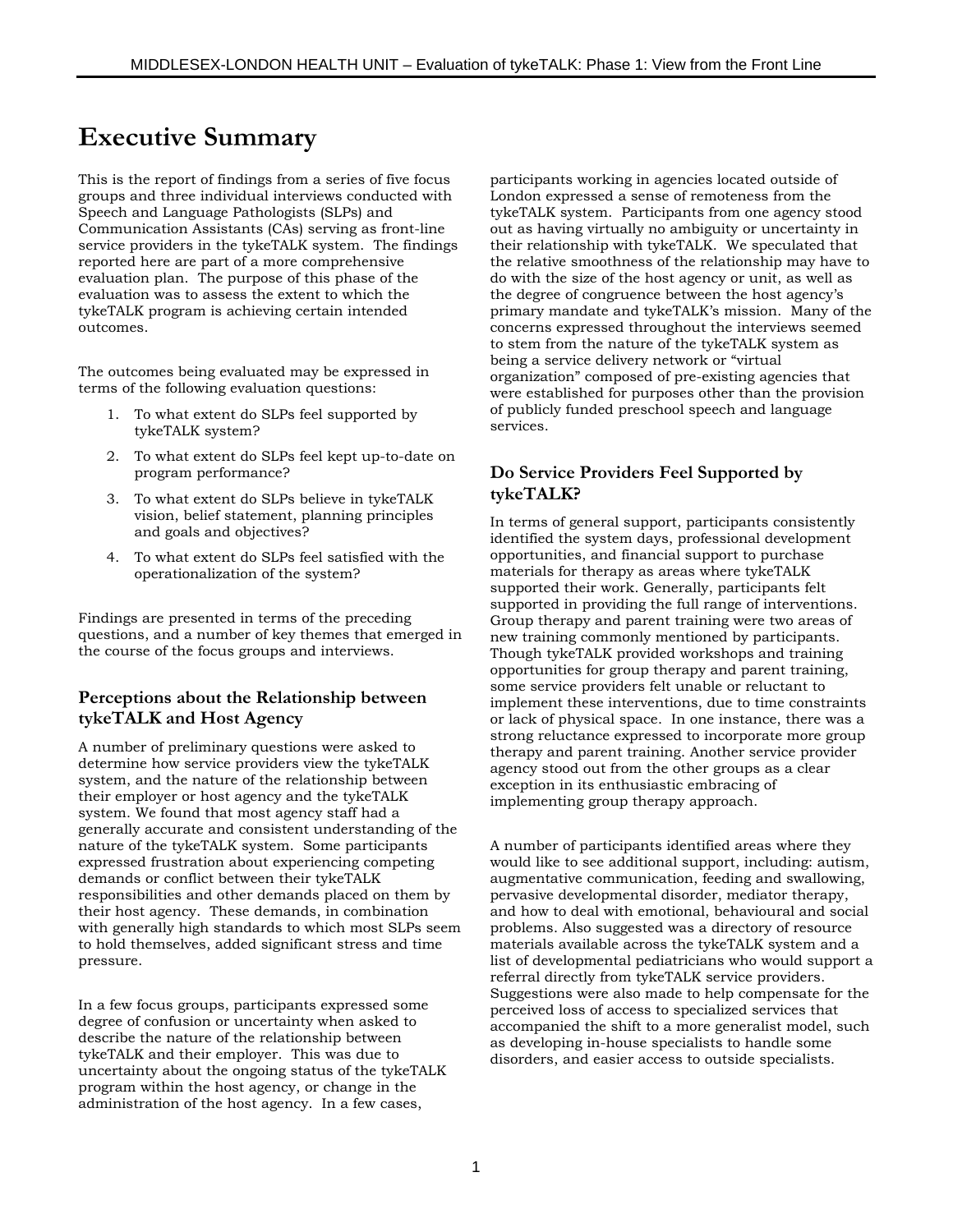### **Do Service Providers Feel Kept Up-to-Date about tykeTALK System Performance?**

In almost every instance, participants expressed a sense of being generally well kept-up-to date about system performance. System days were favourably mentioned as the primary mechanism for being kept informed. It was found that the Services and Liaison Committee did not always function as well as intended, in terms of facilitating communication between frontline staff and the tykeTALK system. Some participants expressed a desire for more information related to system-wide strategic issues. One group expressed a desire to break down walls between agencies to promote more collaboration and sharing of successful innovations to promote peer-to-peer learning between agencies.

### **Do Service Providers Believe in tykeTALK Vision, Belief Statement, Planning Principles, and Goals and Objectives?**

Without exception, participants endorsed or strongly endorsed the tykeTALK *vision statement*. A few slight modifications were suggested to make the vision statement more accurately reflect actual practice. Of particular note, a number of participants suggested that while the assessment and intervention aspects of the system were being well implemented, they did not know much about or felt more should be done with respect to prevention and health promotion.

The *belief statement* was endorsed by all participants, in some cases quite enthusiastically. It was observed that there are some challenges in implementing the belief statement. A number of specific concerns were raised, notably around the concepts of *seamless access* to service, *equitableness* of service, as well as the extent to which service is *child-centred and individualized*, given the perceived pressure to reduce waiting lists by increasing use of group therapy.

Although in most instances participants generally endorsed the *planning principles*, in two cases participants expressed a more or less generalized sense of reservation about them; as being ambiguous, hard to read, and too philosophical, or "a little more fuzzy" compared with to the other guiding statements. Very positive comments were made with respect to how well the principle *responsiveness to the unique characteristics of the natural communities* is being implemented. Concerns were raised with respect to the how well the principle of *optimal quality* is being implemented, due to pressure to produce. Concerns were also raised with respect to principles # 5 (*integrated service system*) and #*6 (full continuum of service with easy transition across stages*), based on experiences with difficulty in some instances in making

referrals and linking with other service providers outside the tykeTALK system. Finally, questions were raised about the extent to which the principles *of evidence based* practice (#3), and practice *built on demonstrated successes* (#4) were being realized, particularly given the lack of quality indicators and/or performance indicators that enable comparisons between agencies.

As with the vision, belief statement and planning principles, there was a general tendency to endorse the overall thrust of the *goals and objectives* statement, while challenging or qualifying the endorsement for, or progress in implementation of certain specific goals or objectives. Very positive comments were expressed about progress toward goal #1, *develop and maintain an integrated system of preschool speech and language services* and goal #2, *improving access to service*. Among the most energetic discussions heard in most of the focus groups pertained to discussions around the objective #3, *to eliminate waiting lists.* This point among others generated the most prevalent theme observed across focus groups, having to do with concerns around the p*ressure to produce*. This is discussed further under a separate heading below. Another objective which generated some challenge was *provide specific speech and language assessment protocols*. It was thought that that this objective restricted to some degree professional prerogative and/or autonomy.

### **Are Service Providers Satisfied with the tykeTALK System?**

Without exception, participants expressed on balance, overall satisfaction with the tykeTALK system. In most instances, the expressed level of satisfaction was quite high. Participants described a definite improvement in the level of collaboration in the tykeTALK system over the past few years, especially in comparison to the fragmented system that was in place prior to tykeTALK. In some cases, participants cited specific concerns or issues that tended to moderate their level of satisfaction; concerns largely tied to the pressure to produce, competing demands, and perceived need for more resources. Those who raised concerns tended to balance any criticism with expressions of overall satisfaction with the system. Though most thought the system was generally working well, some thought that certain key principles as discussed above could not be adhered to given the current level of resources.

The question of whether service providers *feel listened to* by the tykeTALK system produced a fair degree of variation. Feeling listened to, or connected to tykeTALK appeared to vary more from person to person within agencies, than between service provider agencies. Generally, those individuals who participated on the Services and Liaison Committee most often reported an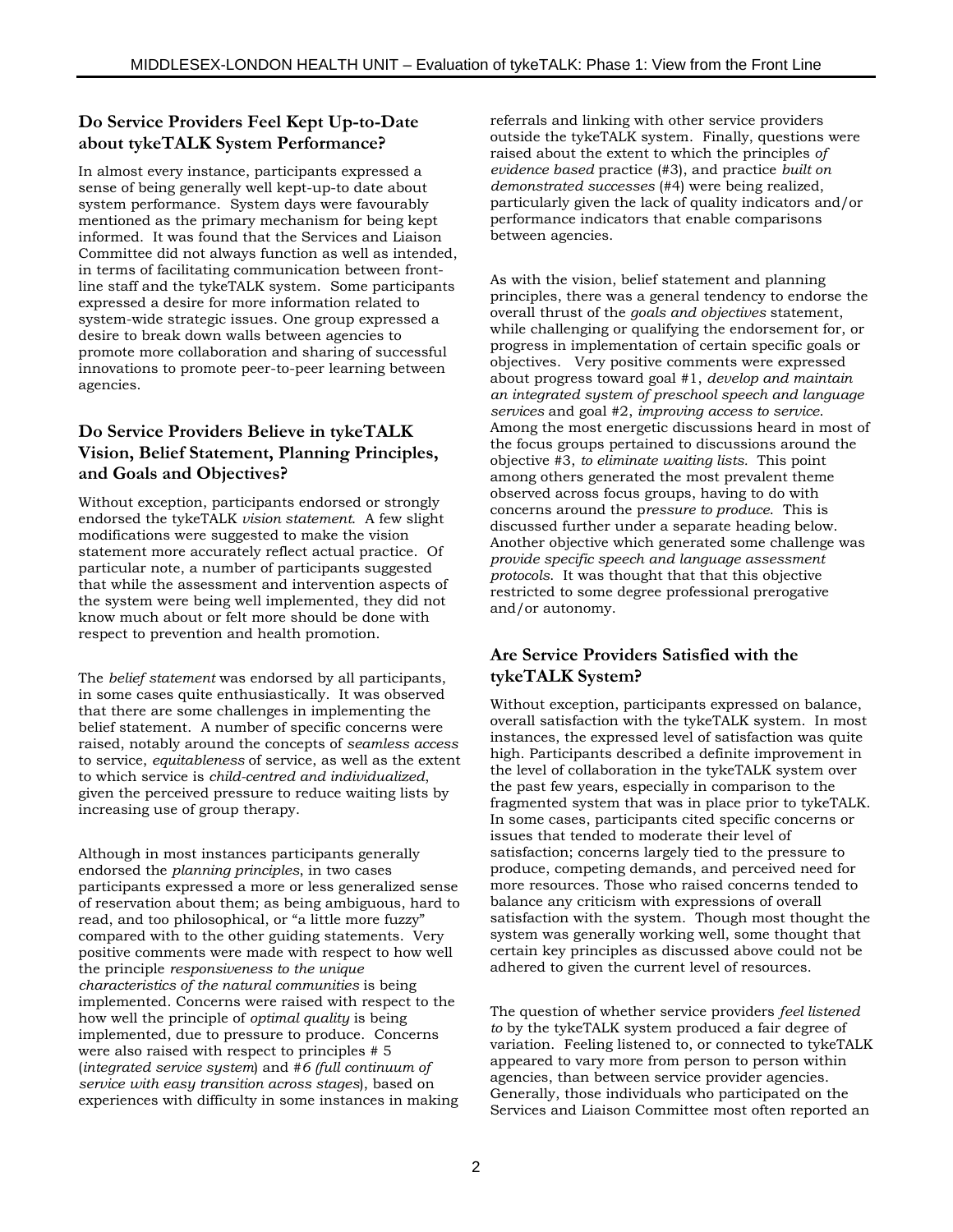open, two-way flow of communication between themselves and tykeTALK. Another factor seemed to be length of involvement in the system. Newcomers and part-timers tended to report feeling less connected. A more limited sense of connection seemed to be the more common experience among participants in two of the three groups operating outside of London. In a few cases, participants expressed uncertainty about how to initiate feedback to the system. A suggestion came forward from one group for the System Facilitator to meet periodically with teams from each service provider agency as a means to create opportunities for feedback and increase employees' sense of connection and to the tykeTALK system. In a couple of instances, concerns were raised about the ability of service providers and constituent agencies to influence the tykeTALK system at a more strategic or policy-making level. Similarly, questions were also raised as to appropriate role and influence of the Services and Liaison Committee versus the Alliance Steering Committee.

#### **Pressure to Produce**

We have attached the label *Pressure to Produce* to the single most prevalent theme to come out of the focus groups. As alluded to above, this refers to a consistent sense of pressure experienced by front line staff to process a large volume of clients. In three of the five focus groups a concern was expressed that the "focus on the numbers" affects the ability to deliver quality service. Likewise, in three of the groups concern was expressed that the pressure to produce makes it very difficult to find time to complete other essential tasks related to report writing and planning. Some participants expressed concern that constant pressure to produce could lead to employee burnout.

As previously mentioned one group of service providers was a clear exception in its response to the system-wide pressure to produce. Group members described embracing the suggestion offered by the tykeTALK system to place more kids in group therapy, and restrict individual treatment to once per week for 30 minutes. As a result, they have reduced their waiting lists significantly. However, they perceived a problem or a downside to their success. As a result of their success, they feel they have been asked to take on more work to compensate for other agencies that are not as successful at eliminating waiting lists. This group expressed a desire to motivate change on the system level. One suggestion to help motivate such change was to implement consistent productivity or performance measures by which all agencies in the system would be evaluated.

There were differences between groups, as to the potential value of having system-wide performance indicators or targets. Some felt it might relieve the pressure to produce by making explicit a reasonable standard. Others felt that such a standard would only exacerbate the pressure to produce by unduly focusing on numbers versus quality of care.

This focus on "the numbers" and the "pressure to produce" led some participants to request more resources. One focus group felt the principles of tykeTALK were excellent, but they were not deliverable at the current level of resources.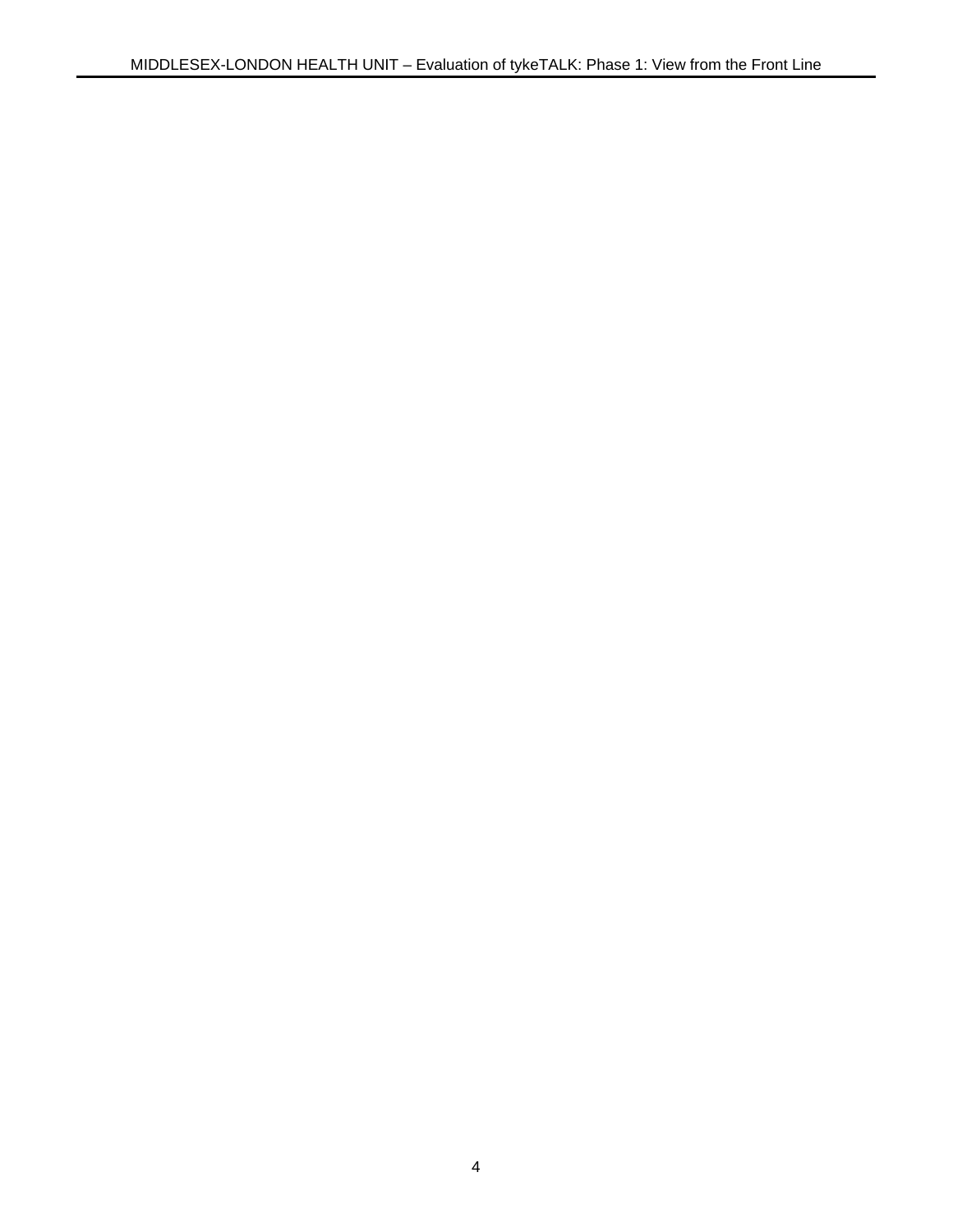# **Introduction**

This is the report of findings from a series of five focus groups and three individual interviews conducted with Speech and Language Pathologists (SLPs) and Communication Assistants (CAs)1. The purpose of these focus groups and interviews was to capture frontline service providers' perceptions and experiences of key aspects of the tykeTALK system.

The intended audiences of this report include various participants in the tykeTALK system, including tykeTALK service providers, tykeTALK administration, and the Middlesex-London Board of Health. It is assumed that readers will have a basic familiarity with the organization, governance and funding structure of the tykeTALK system.

### **Evaluation Plan**

The findings reported here represent one of several elements of a comprehensive evaluation plan. The first step in the process was a review and revision of tykeTALK's program logic model. The process was undertaken collaboratively by two program evaluators from MLHU Research, Evaluation, Education and Development (REED) Services and the tykeTALK System Facilitator. The revised logic model was vetted to an evaluation steering committee with representation from service providers. REED Services program evaluators facilitated a process of developing an

#### **Table 1: Evaluation Plan**

evaluation plan based on the revised logic model. A brief version of the logic model is included as Appendix A to this report.

Based on the logic model, the evaluation steering committee identified a number of intended program outcomes for possible evaluation. Program evaluators facilitated a process of prioritizing evaluation objectives given available resources with evaluation steering committee members. Program evaluators recommended the two elements described in the following table be implemented as part of the initial evaluation plan.

This report presents the findings from Phase 1. As this report is being written, data is being collected for Phase 2, the findings from which will be reported in a separate final report. That report will include recommendations for future evaluation projects.

#### **Evaluation Questions**

A series of specific questions were developed for the focus groups/interviews in order to assess the extent to which the tykeTALK program is achieving the intended outcomes specified in the following table. The interview guide for the focus groups and interviews is presented

|                             | Phase 1: SLP/CA Focus Groups and<br><b>Interviews</b>                                                                                                                                                                                                                                                          | <b>Phase 2: Family Satisfaction Survey</b>                                                                                                                                                                                                                                                                                  |  |
|-----------------------------|----------------------------------------------------------------------------------------------------------------------------------------------------------------------------------------------------------------------------------------------------------------------------------------------------------------|-----------------------------------------------------------------------------------------------------------------------------------------------------------------------------------------------------------------------------------------------------------------------------------------------------------------------------|--|
| Target Group                | Speech and Language Pathologists and<br>Communications Assistants providing<br>service through 5 tykeTALK affiliated<br>community agencies                                                                                                                                                                     | Parents or guardians of children who have<br>receive tykeTALK service within the year prior to<br>the survey                                                                                                                                                                                                                |  |
| Outcomes to Be<br>Evaluated | SLPs/CAs feel competent &<br>supported in providing all<br>interventions<br>Partners & service providers kept up-<br>to-date on program performance<br>Belief in tykeTALK vision, planning<br>principles and objectives<br>Staff satisfaction with system<br>(operationalization of mission and<br>objectives) | Services available at convenient locations<br>$\bullet$<br>and times<br>High family satisfaction with intake process<br>٠<br>Increase parent/caregiver involvement in<br>$\bullet$<br>interventions<br>High family satisfaction with assessment<br>$\bullet$<br>process<br>High family satisfaction with interventions<br>٠ |  |
| Method                      | Qualitative study to elicit in-depth<br>perceptions and experiences of front line<br>staff around key aspects of tykeTALK                                                                                                                                                                                      | Quantitative study of a representative sample of<br>tykeTALK families, the findings from which will<br>be generalizable to the population of tykeTALK<br>families.                                                                                                                                                          |  |

<sup>1</sup> Also referred to as Communication Disorder Assistants

l

<sup>(</sup>CDAs) and Therapy Assistants (TAs).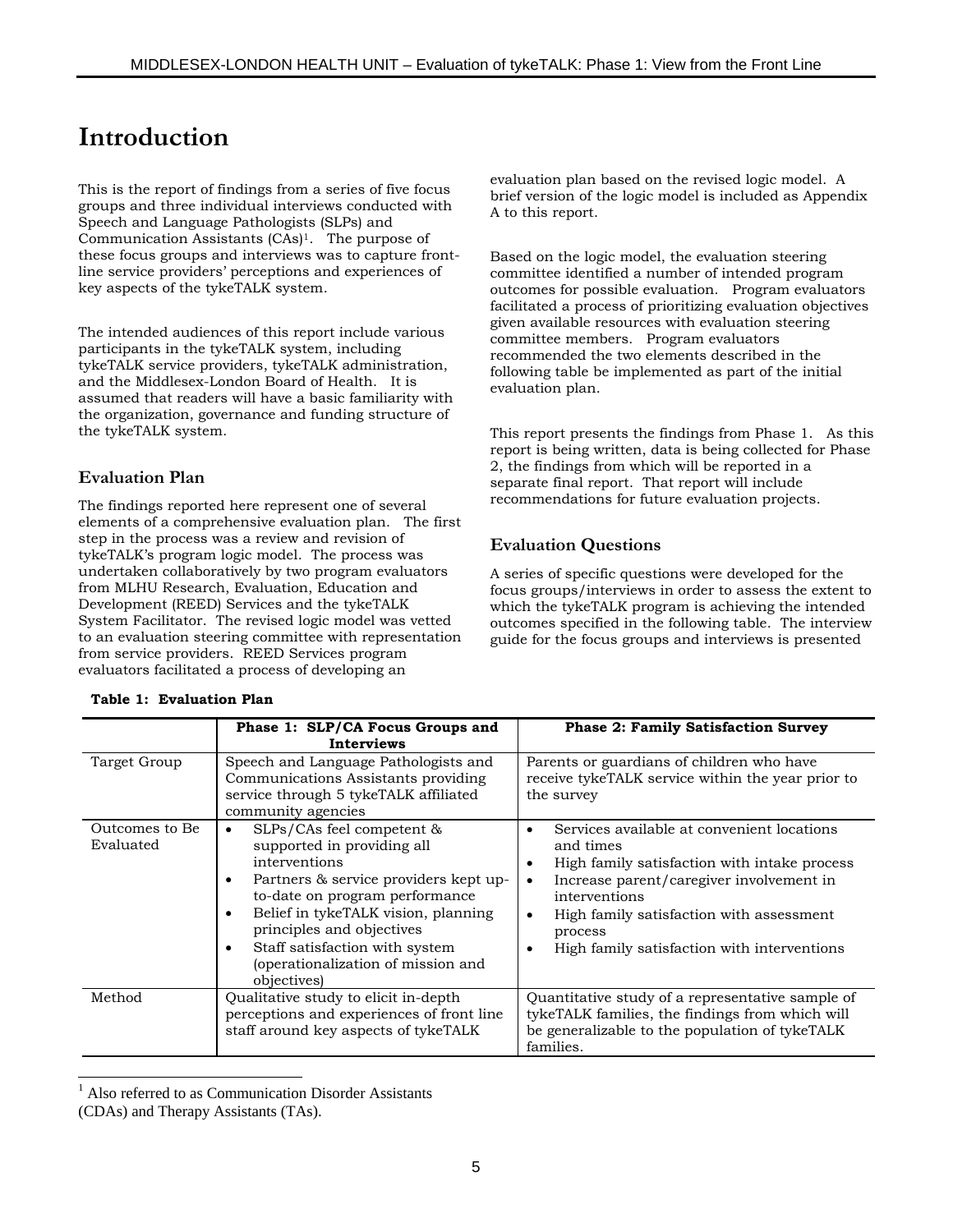in Appendix B. The outcomes being evaluated can be framed in terms of the following questions:

- 1. To what extent do SLPs feel supported by tykeTALK system?
- 2. To what extent do SLPs feel kept up-to-date on program performance?
- 3. To what extent do SLPs believe in tykeTALK vision, belief statement, planning principles and goals and objectives?
- 4. To what extent do SLPs feel satisfied with the operationalization of the system?

### **Method**

All SLPs and CAs from each of the five participating agencies were invited to participate in focus groups. Two front-line SLPs who also serve in management roles in their host agencies were interviewed individually. It was felt that this arrangement would encourage SLPs and CAs to be more candid in their discussions. The French language SLP was also interviewed individually.

Focus groups and interviews were conducted in late May through June of 2003. With one exception, the sessions were conducted at the host agencies. The two REED Services program evaluators co-moderated the sessions.

Program evaluators used "an analysis strategy based on post-session debriefings" as recommended by David Morgan in *The Focus Group Kit* (Volume 6, Chapter 8, Sage Publications, 1998). A note-taking template based on the interview guide was prepared in advance. The sessions were tape-recorded. The lead moderator posed questions and moderated the discussion. The comoderator took detailed notes as the sessions transpired, making special note of topics where there was clear agreement, disagreement, or where discussion was particularly energetic. The comoderator also noted, using the tape-recorder's counter, where on the tape particularly illustrative quotations were located for transcription purposes. Immediately after the sessions, the co-moderators held a debriefing session. The process involved reviewing and analyzing the focus group discussion of each topic in turn, discerning key points, and drafting on the spot a descriptive and analytic summary statement for each topic. Each summary statement was dictated in turn into the tape-recorder. An outside professional transcriber transcribed the tapes of each debriefing session.

At the next stage of analysis, both program evaluators read the transcripts of the debriefing sessions, and

manually coded each one based on the pre-defined evaluation questions as well as looking for emergent themes. The program evaluators then met to compare and discuss the coding categories they had developed. One of the evaluators then developed a set of spreadsheets using Microsoft Excel, in which to enter summarized segments of the transcripts based the coding categories, to facilitate comparing and contrasting accounts expressed in each of the focus groups and interviews. The evaluator then drafted a preliminary report of findings. The second evaluator developed the final report building on the analytic work of the previous stages.

In writing the report, an effort was made to indicate the degree of commonality/ uniqueness, or agreement/disagreement with respect to a given idea, opinion or theme. An effort was made to contextualize comments where possible, by providing limited nonidentifying information in some instances. However, because focus group participants and interviewees were assured of anonymity with respect to comments they made, in many cases little or no contextualizing information could be provided in connection with a given comment.

#### **Profile of Participants**

#### **Agency Representation**

The number of front-line service providers that participated from each agency is presented in the following table.

#### **Table 2: Agency Representation in Focus Groups and Interviews**

| Agency                          | Number of<br>Participants |
|---------------------------------|---------------------------|
| St. Thomas-Elgin                |                           |
| Strathroy Middlesex General     |                           |
| Hospital                        |                           |
| Thames Valley Children's Centre | 12                        |
| University of Western Ontario   | 4                         |
| Woodstock General Hospital      | 5                         |
| French Language SLP             |                           |
| Total                           | 30                        |

### **Profile of Participants in Terms of Role**

In terms role, 22 of the participants were SLPs, five were CAs, two were SLP/Managers, and one was the French Language SLP.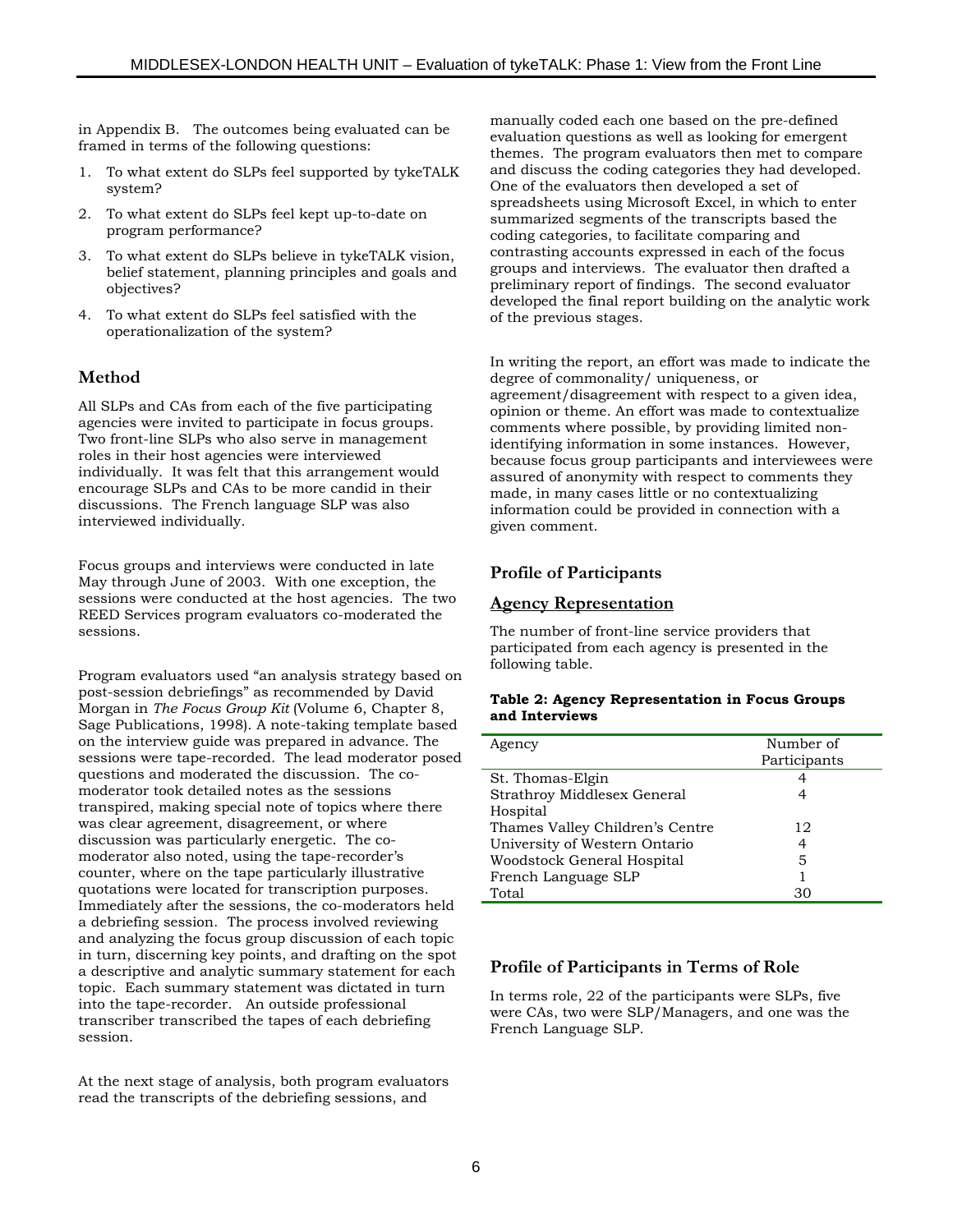#### **Profile of Participants in Terms of Length of** Service<sup>2</sup>

Length of service of participants in the tykeTALK system ranged from three months to five years. Five years was the length of time tykeTALK had been operating up to the time of the interviews. A number of participants had been working in the system that preceded tykeTALK. The average length of service with tykeTALK was three years.

The following table presents participants' total length of service in the speech and language field. The average length of service in the speech and language field was about 8 ½ years.

#### **Table 3: Length of Service as Speech and Language Professional**

|                   | Number of<br>Participants |
|-------------------|---------------------------|
| Less than 3 years |                           |
| 3 to 6 years      |                           |
| 7 to 12 years     | 6                         |
| 13 to 28 years    | 6                         |
| Unknown           |                           |
| Total             |                           |

### **Overview of Report**

The remainder of this report is organized as follows. The first section covers service providers' general perceptions of the tykeTALK system, including their perception of the nature of the relationship between their employer or host agency and tykeTALK. This is followed by a series of sections that correspond to the evaluation questions listed above. After addressing the four evaluation questions, considerable attention is devoted to a discussion of the key emergent theme encountered across focus groups, the pressure to produce. This refers to experience and consequences service providers reported feeling to process a high volume of clients, largely in order to keep waiting lists to a minimum. Finally, a brief set of remarks reviewing and highlighting key findings is presented in a conclusion.

<sup>&</sup>lt;sup>2</sup> We did not collect data on length of service in one of the focus groups. Reported ranges and averages are based on data collected from 28 participants.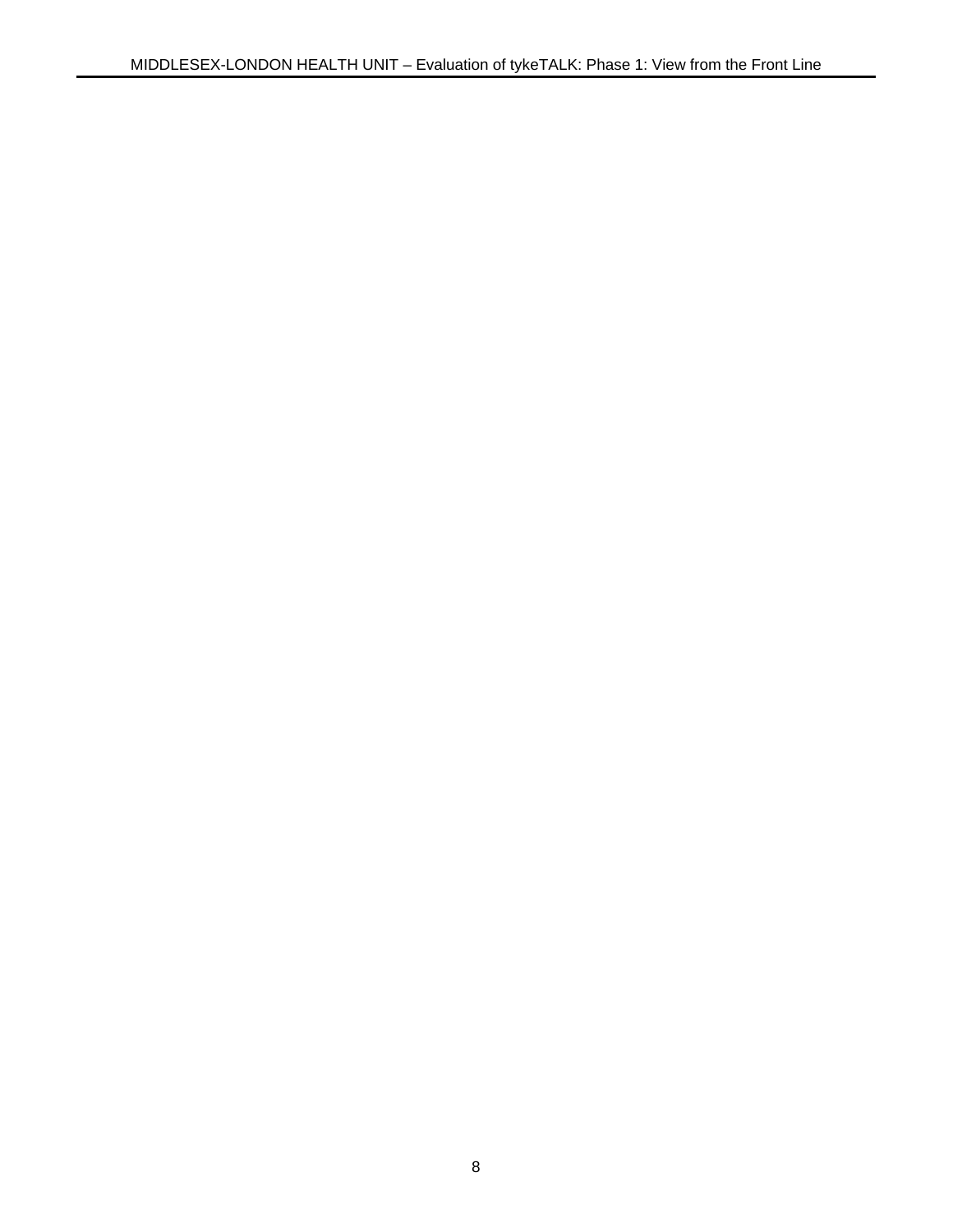# **Perceptions about the Relationship between tykeTALK and Host Agency**

*What is tykeTALK? What is the nature of the relationship between tykeTALK and your employer? What is the nature of the relationship between you as a front line service provider and tykeTALK?*

This preliminary set of questions was posed to all focus group participants with the primary intention of making certain there was a clear distinction in their minds between the tykeTALK system and their actual employer or host agency. This was important because the intention of the evaluation was to elicit feedback from staff that is "actionable", that is to say, within the sphere of influence of the tykeTALK system. In other words, we did not want to spend undue time engaging participants in discussing matters that were essentially internal to the host agency, and thus not amenable to influence. Although this line of inquiry was not intended specifically to generate answers to predetermined evaluation questions, it did generate information may be useful to decision-makers.

Although a variety of different terms were used to describe the system, most agency staff seemed to have a generally accurate and consistent understanding of the nature of the tykeTALK system. The characteristics mentioned included the public funding, the principle of easy and equitable access across communities, the provision of a full range of service through community-based agencies, the prevention and early intervention focus, and the provision of support to front line staff.

A number of significant themes emerged when the discussion moved to the nature of the relationship between tykeTALK and their employer (or host agency).

### **Competing Demands**

In two focus groups, participants expressed frustration about experiencing competing demands or conflict between their tykeTALK responsibilities, and other demands placed on them by their host agency. In one case, the challenge or frustration of satisfying competing demands was one of the dominant themes expressed in the focus group. The source of this conflict has to do with the nature of the tykeTALK system as being composed of pre-existing community agencies, which agree to provide resources such as office space and administrative services in exchange for tykeTALK funded staff providing speech and language-related services to the host agency's non-tykeTALK clients. The following passage illustrates this theme.

Participant 1: My main concern with tykeTALK as a system is that they rely on these agencies …to house us, at no charge. I guess I do have a problem with tykeTALK expecting other agencies to house us because there are conflicts there…Wherever tykeTALK is housed you have to take on that agency's policies and procedures. (The System Facilitator) is trying for the system to act as a whole but then you can't because we're all working in different places with different expectations. So my job is not going to be the same as someone who works through… (mentions a specific agency). There are two different expectations on what a speech pathologist does.

Participant 2: We are now expected to provide (describes additional required service)…which requires quite a bit of…direct work, as well as carry our case loads. tykeTALK expects that we do not take away from our caseload, and (the host agency) is saying 'well if you're going to stay here you are going to be…(providing additional service).'

In both of the focus groups in which this issue was raised, agency staff reported that additional host agency demands add significantly more stress and time pressure. In one group, staff acknowledged that in addition to competing demands, a significant amount of the stress they feel probably has to do with the high standards to which the hold themselves. They wanted to do the best possible job for both of their client groups, but found it difficult to do so given limitations of time and resources. This stress prompted participants in several instances to suggest that there is a significant need for additional resources in order to meet demand. (See page 26 for further discussion.)

### **Confusing or Uncertain Relationship between Host Agency and tykeTALK**

In one of the two focus groups mentioned immediately above, as well as in two others, agency staff expressed a sense of confusion or uncertainty when asked to describe the nature of the relationship between tykeTALK and their employer. In two of these cases, the ongoing status of the tykeTALK program within the host agency was uncertain. In one case, staff had been told that they would be moving to a new location, but they did not know where or when. In a second case, the tykeTALK program was in the process of being transferred from one host agency to another, and had not yet fully settled into the relationship with their new employer. In this case, one of the participants described a sense of a shifting away from primary identification with the parent agency and a growing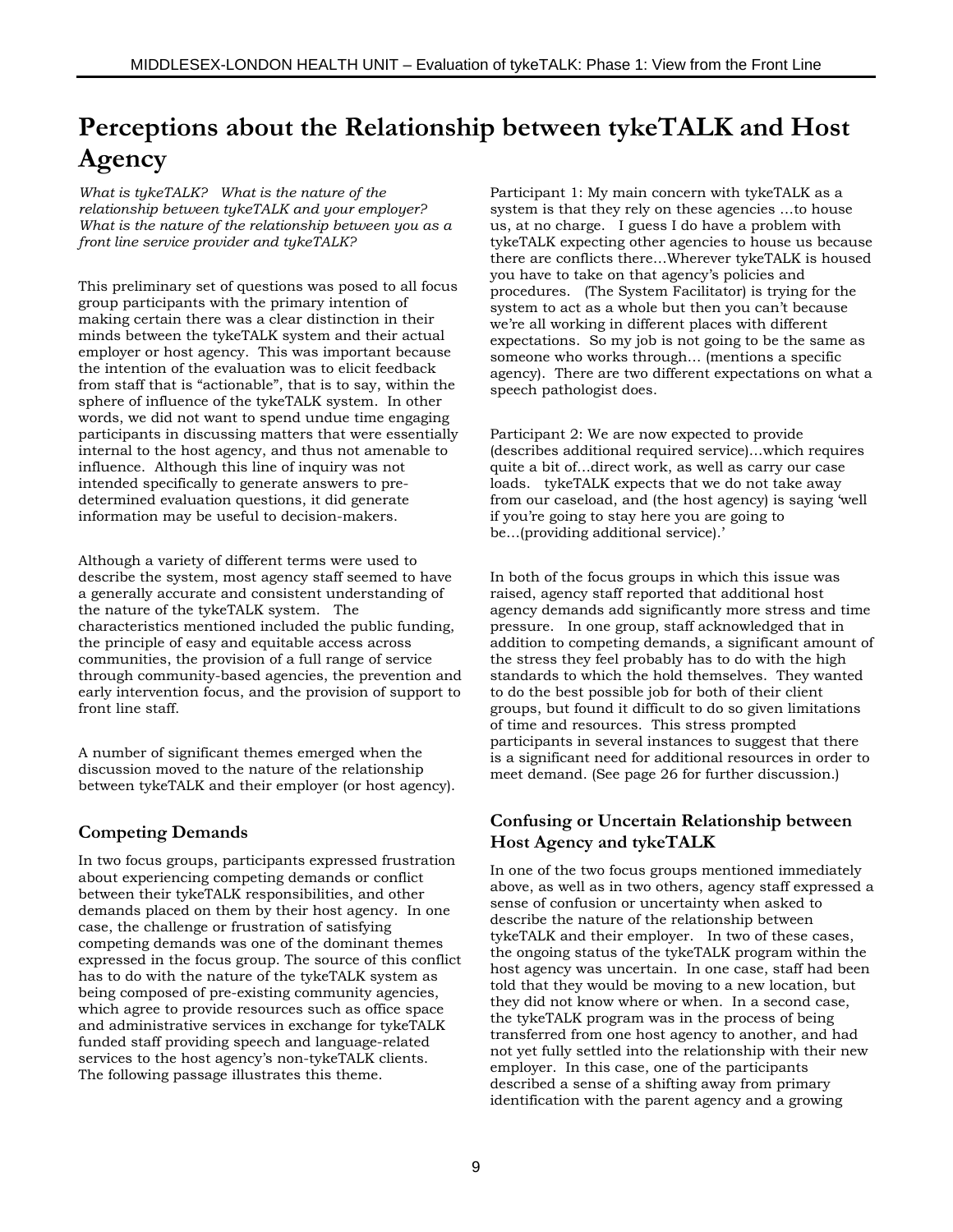identification with tykeTALK. In a third case staff expressed a sense of confusion about the relationship between tykeTALK and their employer. This group mentioned not knowing for example, who was paid by tykeTALK and who was paid by the hospital. Three of four participants in this group expressed a sense of remoteness from tykeTALK. All three groups discussed in this paragraph were affiliated with host agencies located outside of London.

One participant characterized the relationship between their employer and tykeTALK as an evolving relationship. The participant described challenges due to changes in the administration of the host agency that resulted in questioning the terms of the existing agreement. This respondent said, "It's not an easy relationship to describe. Sometimes if feels a bit schizophrenic." She was clear however, that her first responsibility was to the host agency.

### **Complaints about Inconsistencies in Remuneration between Agencies**

In two cases, questions or complaints were raised about differences in rate of pay and compensation for mileage between staff in different agencies in context of discussing the relationship between their employer and the tykeTALK system.

#### **One Agency with Unambiguous Relationship to tykeTALK**

In one of the five focus groups, the relationship between tykeTALK and the parent agency was characterized as having virtually no tension or ambiguity. Participants were able to clearly articulate the differences between the two organizations; the host agency looked after the day-to-day administrative issues, whereas the tykeTALK system was their link to the other agencies and provided support through professional development activities.

In reflecting on the difference between the one group that characterized their relationship between their employer and tykeTALK in clear and unambiguous terms and the other four, we speculated that the smoothness of the relationship may have to do with size of the host agency or administrative unit, as well as the degree of congruence between the host agency's primary mandate and tykeTALK's mission. The degree of congruence between the mandates of the five constituent agencies might be characterized as a falling along a continuum. At one end of the continuum is a host agency that is a very large institution whose primary mandate could be considered peripheral to tykeTALK's mandate. In the middle are three medium sized primary health care institutions with a more similar mandate. At the other end of the continuum is

a host agency whose exclusive mandate is to provide a range of children's services. We speculate that the more congruent the mandate, the less likely it will be that service providers would feel the pressure of competing demands, and the more likely the organizational structure of the host agency will mesh smoothly with the tykeTALK system. Smaller organizations or smaller, more autonomous units within larger organizations may be able to be able to mesh more easily with the tykeTALK system.

Many of the concerns discussed in this section of the report seem to stem from the nature of the tykeTALK system as being a service delivery network or "virtual organization" composed of pre-existing agencies that were established for purposes other than the provision of publicly funded preschool speech and language services.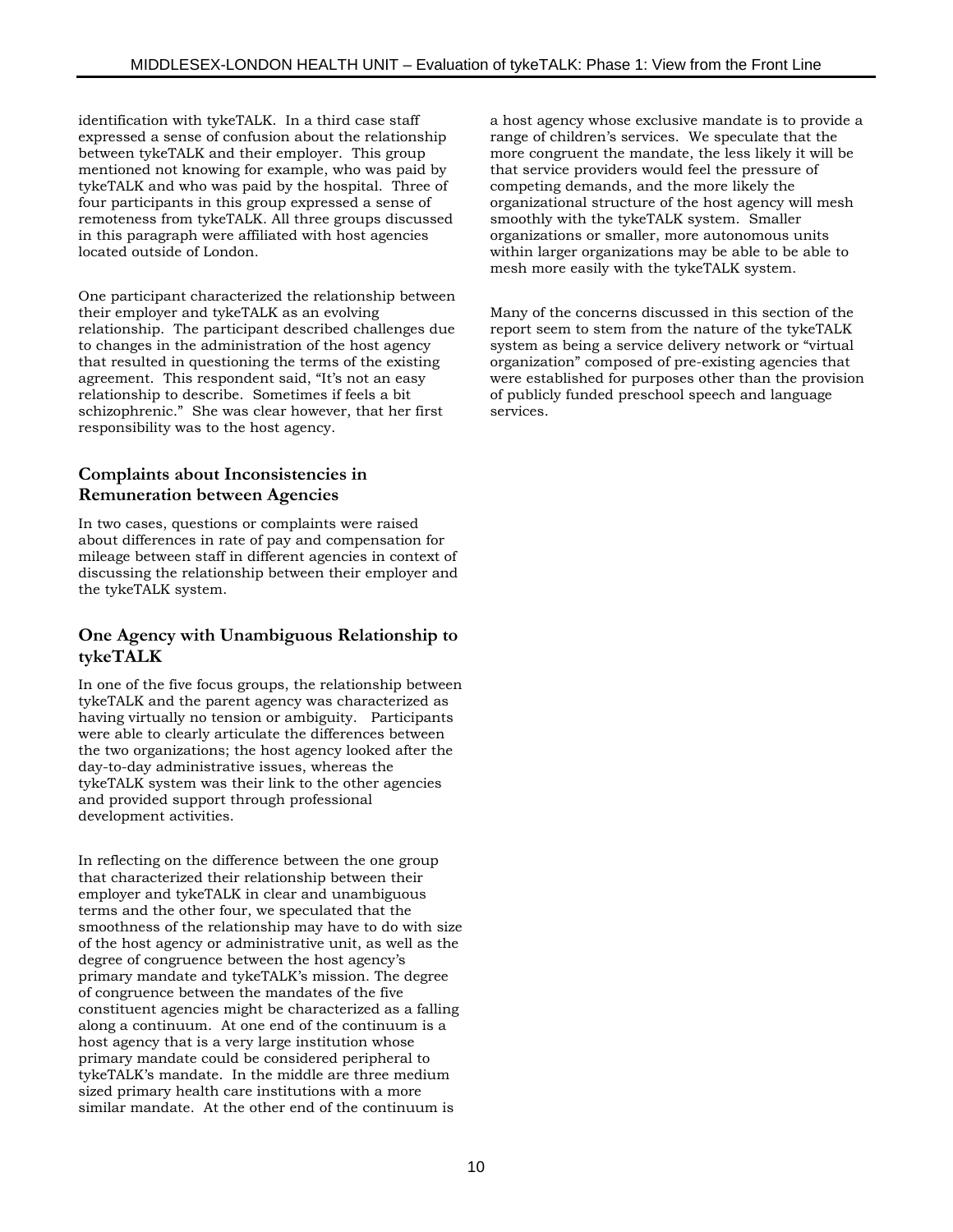# **Do Service Providers Feel Supported by tykeTALK?**

One of the intended outcomes of the tykeTALK program that we set out to assess was whether "*SLPs feel competent and supported in providing all interventions"*. In order to do this, we first asked about the extent to which staff feel *generally supported* in performing their roles. Then we asked them to comment about the extent to which they *feel supported in providing each of the various interventions* they are charged with providing as appropriate in serving tykeTALK clients. (See Appendix C for the list of interventions.)

### **The Importance of Systems Days**

In terms of general support, participants consistently identified the system days, professional development opportunities, and financial support to purchase materials for therapy as areas where tykeTALK supported their work. There were a number of positive comments about the system days. Participants felt they provided a great opportunity for networking and professional development. A number of participants noted a significant improvement in the system days over the years. Participants also appreciated the funding made available for professional development. In some cases, participants expressed astonishment about the investment the tykeTALK system had made in professional development for front-line staff.

Generally, participants felt supported in providing the full range of interventions. Many participants commented that workshops had been provided to cover the full range of services offered. Group therapy and parent training were two areas of new training commonly mentioned by participants. One participant commented on how tykeTALK had deliberately identified gaps in knowledge and offered training to address those gaps. This participant also mentioned that the support from tykeTALK on how to provide group therapy changed her attitude from considering group therapy as something that had been "put on them" to thinking "Gee, this is something that we can do!"

### **Training to Promote More Group Therapy and Parent Groups**

Though tykeTALK provided workshops and training opportunities for group therapy and parent training, some service providers felt unable to implement these interventions, usually due to time constraints, but lack of physical space was also mentioned. In one instance, there was a strong reluctance expressed to incorporate more group therapy and parent training. The following exchange from one of the focus groups illustrates this general point.

Participant 1: One of the things that I find difficult is, because there are so few of us, it's really hard to cover the range, especially putting times toward parent training, which typically would come after hours, or doing big groups, because there aren't many of us, and we just can't cover it all. We don't have enough time in the day to do this huge range of interventions. I just find it difficult to for us to be zipping off to (another town) to do group therapy, and to zip back because I have individual therapy…And to be expected to do parent training in the evening, or to stay for 12 hours to do that because there's nobody else. Who else is going to do it?

Participant 2: There's been a big push on for providing different types of intervention, other than the traditional one-on-one, but…it's really pushing us to the limits to do all these groups for the little ones, and then the parents at night.

One service provider agency stood out as a clear exception in its enthusiastic embracing of implementing group therapy approach. This is discussed further in a separate section entitled *Pressure to Produce*.

### **Suggestions for Additional Professional Training**

Upon prompting, a number of participants identified areas where they would like to see additional support. These included autism, augmentative communication, feeding and swallowing, and pervasive developmental disorder. There were requests for more workshops on mediator therapy, including professional development opportunities on how SLPs can work most effectively with CDAs. It was also mentioned that more support on how to deal with emotional, behavioural and social problems would be helpful. SLPs reported working with children and families who had issues beyond the scope of speech and language difficulties and wanted suggestions on how to work in these situations. Other suggested supports included a directory of resource materials available across the tykeTALK system and a list of developmental pediatricians who would support a referral directly from tykeTALK service providers.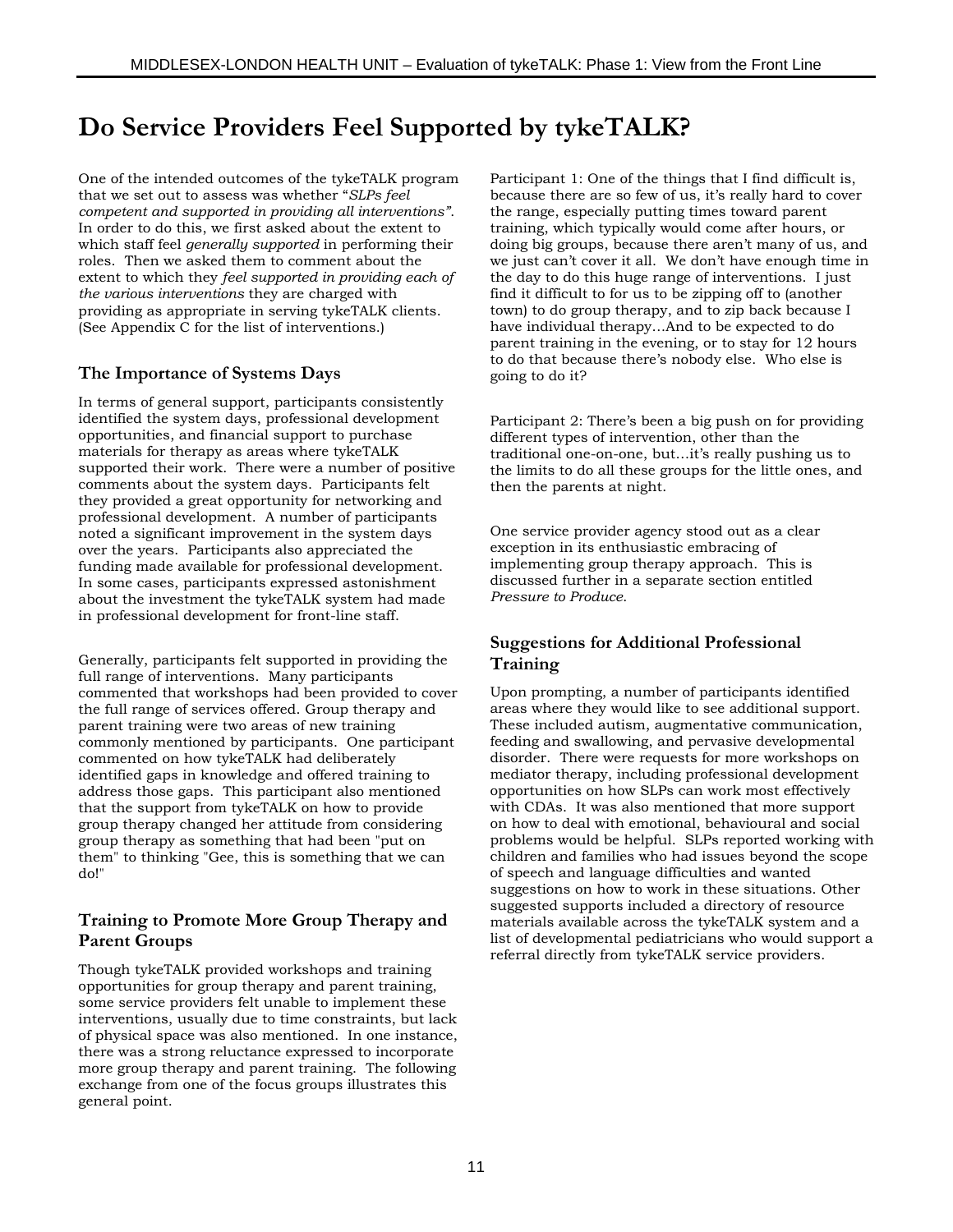### **Generalist versus Specialist Model**

One area of support mentioned periodically was the reactivation of a list of "experts" within the system. If SLPs wanted some input about a child with a specific therapeutic concern, they could call another SLP in the tykeTALK system that had more experience in that area. This suggestion appeared to arise out of the fact that, within a generalist model, service providers are seeing children with severe problems that in the past would have likely been referred to a specialist. As a result, the SLPs sometimes feel they do not have the full expertise to handle these cases. In a few of the focus groups a discussion ensued on how as a generalist model, tykeTALK did not directly support dealing with complex and difficult cases. (See also discussion on page 16.) Although this created tension at times when service providers did not feel some children were getting the specialized services they required, participants appeared on balance to like the generalist approach. However, they wanted additional support from within-house experts as well as the ability to refer to outside specialists when necessary. A few participants indicated they would like the opportunity to get additional training and experience necessary to specialize in specific speech and language areas.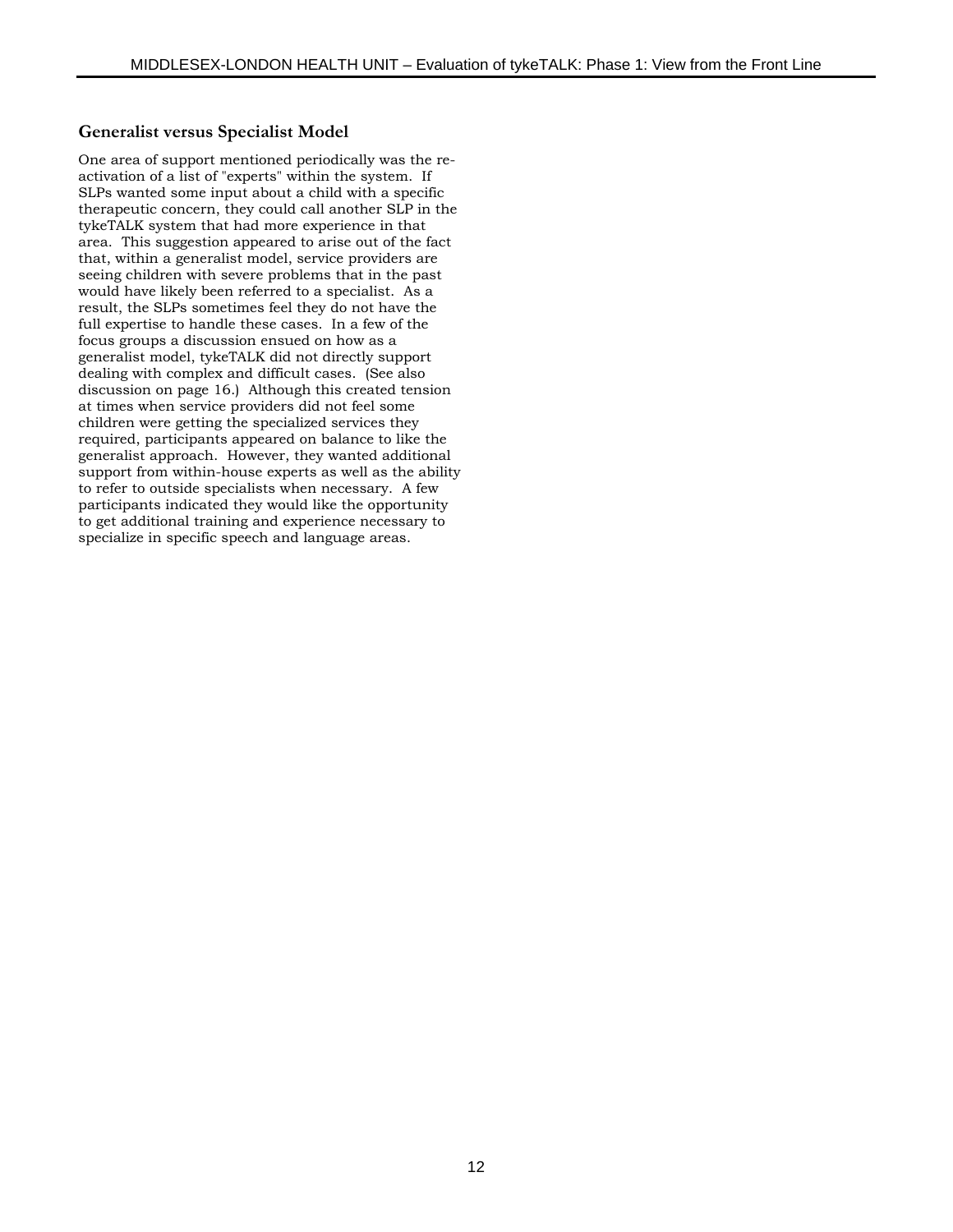# **Do Service Providers Feel Kept Up-to-Date about tykeTALK Program Performance?**

In order to assess whether the tykeTALK system is achieving the outcome *"Service Providers are kept up-todate on program performance"* we asked focus group participants what specific kinds of information they are typically provided about performance of the overall tykeTALK program. We also asked them to comment on the extent they feel kept up-to-date on program performance.

#### **Service Providers Generally Feel Kept Up-to-Date**

In almost every instance, participants expressed a sense of being generally well kept-up-to date about system performance. In three focus groups, system days were favourably mentioned as the primary mechanism for being kept informed. One group mentioned newsletters, and in two groups statistical reports were mentioned. The link with the Services and Liaison Committee was mentioned in two groups, and by one of the Manager/SLPs as a means of being kept informed. The Manager/SLP indicated that she sat on both the Services and Liaison Committee and the Alliance Steering Committee, because of being short staffed—a situation she considered less than ideal, and indicated would be temporary. There was a fairly clear sense expressed in other contexts however, that the Services and Liaison Committee did not always function as well as intended, in terms of facilitating communication between front-line staff and the tykeTALK system. (See discussion on *Questions About How to Initiate Feedback to the System* on page 20.) One group expressed awareness that they can access minutes and committee reports as needed for more information. In one group, statistical reports were mentioned as being something that prompts service providers to make comparisons between agencies, which was felt to be a good thing as long as their agency looked good. This prompted a call for more indicators of quality versus quantity of service delivered (see discussion on page 24), and some guideline for what is a reasonable volume of service to be providing.

### **A Call for More Information and Influence Regarding Strategic Direction**

There were two sets of comments that raised more fundamental questions about the kind and intent of information made available to participating agencies. In one group, it was suggested that while service providers were well informed in terms of how well the system was meeting Ministry of Health and Long Term Care objectives, service providers want more information related to system-wide strategic issues.

Examples given include "Where is the system at now? Where will it be going in five years?" Also being called for were ways to break down walls between agencies, to promote more collaboration and sharing of successful innovations to promote and peer-to-peer learning between agencies. These comments were very much in keeping with a more general theme expressed in this particular group, suggesting that as seasoned front-line staff, they would like greater influence with respect to the strategic direction of the system.

Similarly, another participant suggested that a weakness in the system was that data submitted to the Ministry of Health was not made available to enable comparisons between agencies in terms of system performance. (See *Call for Consistent Productivity Measures* on page 26.) This participant also felt that she was not particularly well kept up-to-date on some developments within the system. She suggested instituting a monthly System Facilitator's report to identify, for example, new initiatives happening in each area.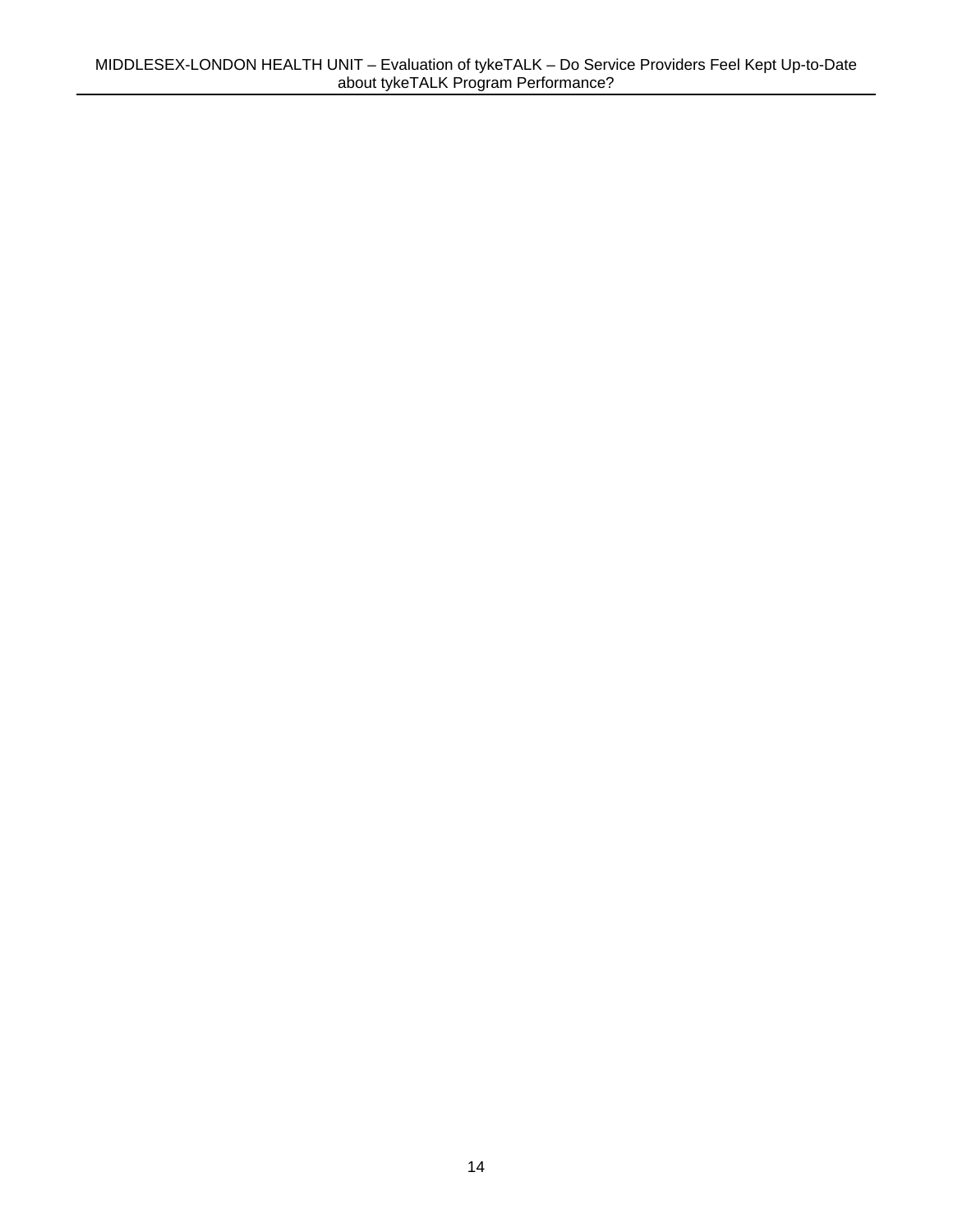# **Belief in tykeTALK Vision, Belief Statement, Planning Principles and Goals and Objectives**

In order to assess the outcome *"Service providers belief in the tykeTALK vision, belief statement, planning principles and goals and objectives"* focus group participants were presented with copies of these documents and asked to what extent they believe in or endorse each one. (See Appendix D.) We also asked participants how well they think each is being implemented.

### **Vision Statement**

Without exception, focus group participants and interviewees endorsed or strongly endorsed the tykeTALK vision statement.

A few slight modifications were suggested to make the vision statement more accurately reflect actual practice. In two focus groups it was suggested that the age statement within the vision should be changed from *fifth birthday* to *senior kindergarten*. In another group it was noted that they really do not give service to newborn children. One participant suggested that the phrase "to optimize communication development" might be a little narrow, in terms of not including services to address feeding and swallowing problems.

It was generally agreed that the vision is being well implemented. For example, one participant commented that the System Facilitator "has the right focus."

### **More Attention to Prevention and Health Promotion**

A number of participants noted that the assessment and intervention aspects of the system were being well implemented, but by comparison, they did not know much about or felt more should be done with respect to prevention and health promotion. Such comments were expressed in three of the focus groups. One SLP who reported seeing many very severe cases expressed wanting other children to be able to benefit from parents and caregivers getting basic information on how they could stimulate language development. One focus group wanted to put more emphasis on preventive care. They wanted to know that time spent doing prevention work would be recognized by the system as being integral to their role, and counted in terms of determination of a sustainable workload. In one group participants spoke of wanting to implement a model of extending prevention training into the community by, for example, acting as resource consultants to day care leaders.

One group strongly suggested that the tykeTALK health promoter should be both well trained in health promotion and a qualified SLP, so this individual could run parent-training groups in the community.

### **Belief Statement**

The belief statement was endorsed by all participants, in some cases quite enthusiastically. It was observed that there are some challenges in implementing the belief statement. A number of specific suggestions were offered.

In three instances, questions were raised about reference in the belief statement that children's access to service should be *seamless.* In several cases participants did not know what that meant. For example in one focus group a participant asked if it means children moving between jurisdictions, going on and off active service, moving into different treatment options, or transitioning to school. In two focus groups, participants specifically mentioned difficulty in the process of transitioning to school. One participant told of reports getting lost at the school, and not being passed on to the school SLP or teacher. In another focus group it was mentioned that progress had been made in making the transition to school seamless, but that more work needed to be done.

Questions were raised in two instances, about the meaning of the word "equitable", or the degree to which tykeTALK services are equitable. In one focus group there was a fairly extensive discussion about the difference between *equitable* and *equal*. It was acknowledged that the word "equitable" has to do with fairness, whereas the word "equal" means sameness. It was suggested that pressures to eliminate waiting lists (as discussed earlier) tend to also create pressure to treat all cases equal or the same, instead of recognizing that each case is to some degree unique, and may require more, less or different service. This group felt that the system should reaffirm a belief in equitable versus equal service.

Regarding a very different type of concern with the principle of equity, one participant was aware of and raised concerns about one client that had surreptitiously accessed service in two different agencies. Her concern was that if many clients are able to access the system in such a manner, it would be an unfair to those waiting in line.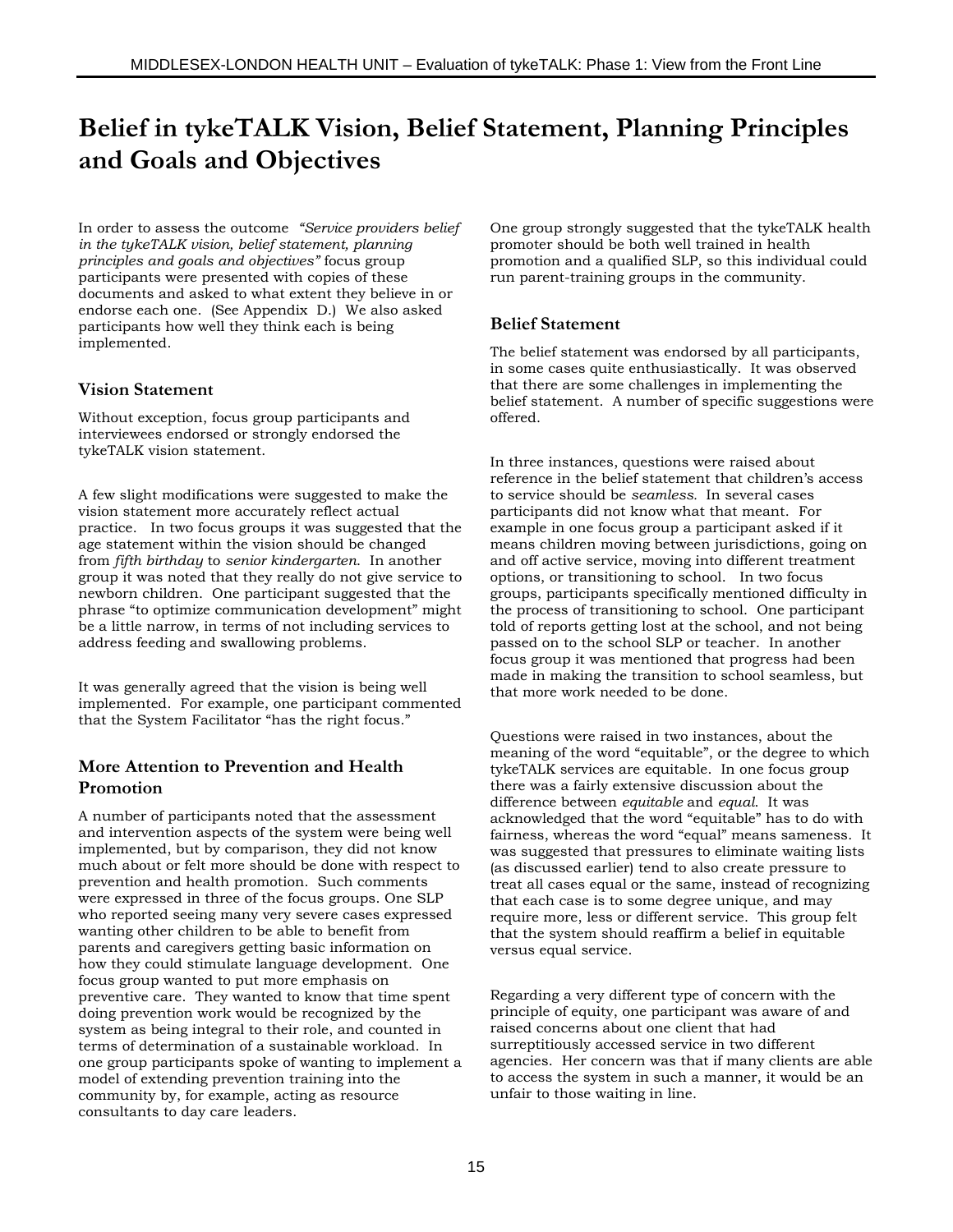In two instances, questions were raised about the belief statement that *services will be child-centred and individualized*. In one case, a participant suggested that term should be changed to *family-centred and individualized* to better reflect actual practice. In another focus group this belief statement was cited in the context of calling into question the push to increase use of group therapy as a strategy for reducing waiting lists. (See page 24.)

#### **Planning Principles**

Although in four out of seven focus groups/interviews, a general endorsement of the planning principles was expressed, in two cases participants expressed a more or less generalized sense of reservation about them. In one case it was suggested that the planning principles were ambiguous, hard to read, and too philosophical. In another case it was suggested the planning principles were "a little more fuzzy" than the other statements being discussed in this section of the report. In one focus group there was a general call for better communication between system planners and service providers about strategic planning. There were a number of comments about specific principles as discussed below.

In two instances there were very positive comments about principle #2*, responsive to the unique characteristics of the natural communities*. In both instances the participants were providing service in rural areas, and were expressing appreciation for the fact that services were decentralized to their communities.

In three instances participants raised questions with respect to the principle of *optimal quality.* In one case the participant simply was not clear about what the principle means. Another instance is discussed below in some detail, under the section headed *Pressure to Produce*. The main point was that participants thought that the principal was not being followed, because the pressure that service providers feel to deliver service to a high volume of clients compromises the quality of service.

In another instance there was a fairly animated discussion about the consequences to quality of service for "severe needs" children3, of changing the system from one makes more use of specialists, to one in which all service providers are generalists that provide a full spectrum of services to a children with a full range of needs. (See also discussion on page 12.) One SLP expressed her concern as follows.

l

Before tykeTALK came into being…children with a diagnosis like autism used to be sent to CPRI. They used to specialize in working with children who had severe needs like that. And then when tykeTALK started, we became a generalist system, and everybody had to treat these children. So when I think of the *quality* of service, I don't have *a lot* of experience with these children, it's not like I've had a whole caseload of children with autism…One thing they changed from the old system that I think the kids are not getting the *best* service…I don't want to say that we're not doing a good job, but I think when you have a real focused interest in working with these kids you learn the ropes and you learn new and innovative ways of treating them that we don't have the time to dedicate to these families.

This led to a discussion of what is actually meant by the phrase *optimal quality*.4 Does it mean best available service, or best possible service under given conditions? During our debriefing analysis of this focus group session (one of the first conducted in the series), we hypothesized that the apparent lack of clarity around the meaning or intention of this principal, may be distorting service providers' perceptions of what they as individuals, and/or the system should be able to deliver. To the extent that this is true, it could have a bearing on service providers' satisfaction with the operationalization of the system. (See section headed *Service Providers' Overall Satisfaction with the tykeTALK System* on page 19 for further discussion of this theme.) This hypothesis would seem to be supported by the following statement made in a later focus group, in response to the final question we posed: "What is the most important thing we discussed today?"

In order for us to fulfill the belief statement and planning statements, in order to deliver optimal services I think we need more support. And I think that we would feel satisfied if we could deliver services we felt were optimal.

Following on the discussion of optimal quality in one of the groups, participants raised concerns about principle # 5 (*integrated service system*) and #*6 (full continuum of service with easy transition across stages*). They noted that in the case of their agency, they did not have in-house professionals such as an occupation therapist they could directly refer to, but rather had to refer to an outside agency through a family physician, who in some cases do not agree with their recommendations. These concerns were echoed in another focus group. The following were cited as examples of services they felt were not adequately

 $\overline{a}$ 

<sup>&</sup>lt;sup>3</sup> Participants cited autism and feeding and swallowing problems as examples.

<sup>4</sup> The Merriam-Webster dictionary definition of *optimal* is "most desirable or satisfactory : OPTIMUM". The definition of optimum is "the greatest degree attained or attainable under implied or specified conditions".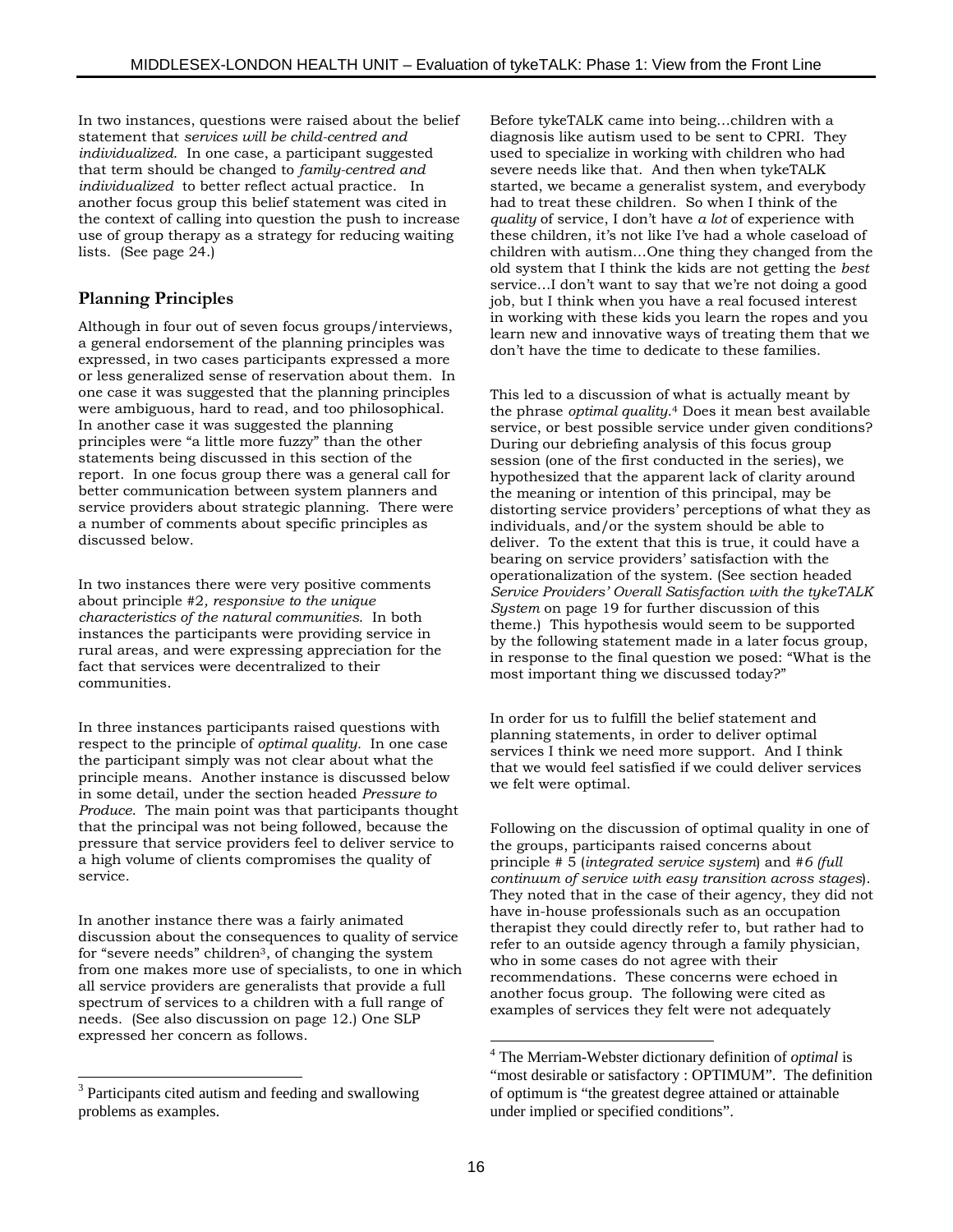integrated with the system: Southwest Regional Autism Program, Augmentative Communications Services, CPRI (hard to get referrals and service because of long waiting lists), pediatricians (hard to get proper diagnoses, questions about the quality of assessments).

In two other instances participants mentioned the system had not realized the principle of easy *transitioning across stages of services*. Comments were very similar to what was reported above in the discussion on the Belief Statement.

In two focus groups participants questioned the extent to which the principles *of evidence based* practice (#3), and practice *built on demonstrated successes* (#4) were being realized. In one of these instances, participants cited the lack of quality indicators (see page 25 for related discussion), although the same participants noted that a severity-rating tool was used for a narrow range of services. One of the Manager/SLPs also mentioned the use of a severity-rating tool in this context.

### **Goals and Objectives**

l

Focus group participants and interviewees were next asked to comment on the five goals and seven objectives that had been defined for the tykeTALK system (see Appendix D). As with the vision, belief statement and planning principles, there was a general tendency to endorse the overall thrust of these statements, while challenging or qualifying the endorsement for, or progress in implementation of certain specific goals or objectives.

Two groups expressed very positive comments about progress toward goal #2, *improving access to service*. One of these groups also strongly affirmed progress toward goal #1, *develop and maintain an integrated system of preschool speech and language services*.

As is consistent with the discussion presented below under the heading Pressure to Produce, goal or objective that drew the most comment was objective #3*, to eliminate waiting lists*. Four of the focus groups5 and one of the SLP/Managers questioned the feasibility of achieving this objective. We noted that in one instance participants actually expressed amusement at the idea that this could be achieved. In another group participants expressed that they have struggled with this objective, and the pressures it produces.

The other specific objective which drew a fair degree of challenge, was objective #5, *provide specific speech and language assessment protocols*. In one focus group, participants felt the principle inhibits their ability to be innovative and creative, and two instances that objective was thought to restrict to some degree professional prerogative and/or autonomy. In another focus group participants expressed the view that the common protocol had become less important because they as an agency had decreased the time between assessment and intervention. (This is the same group that reported success in eliminating waiting lists through greater use of group therapy.)

Two different kinds of questions were raised around objective #2*, lowering the average age of identification to 24 months*. In one instance the concern echoed the issue raised with respect to eliminating waiting lists, that is, participants felt they that the objective was not feasible given limited resources. In the other instance, participants wanted to raise a flag of caution. They recognized the importance of early identification for certain problems such as autism, however they urged caution that parents not be "set up" to have unrealistic or false expectations about the adequacy or potential benefit of service for 24 month old children.

Finally, comments were made in one focus group acknowledging there is still "work to be done" around goal #5, ensuring a smooth transition to school.

 $<sup>5</sup>$  The goals and objectives statements were considered by</sup> only *four* of the focus groups; we ran out of time before participants in the fifth group had an opportunity to comment.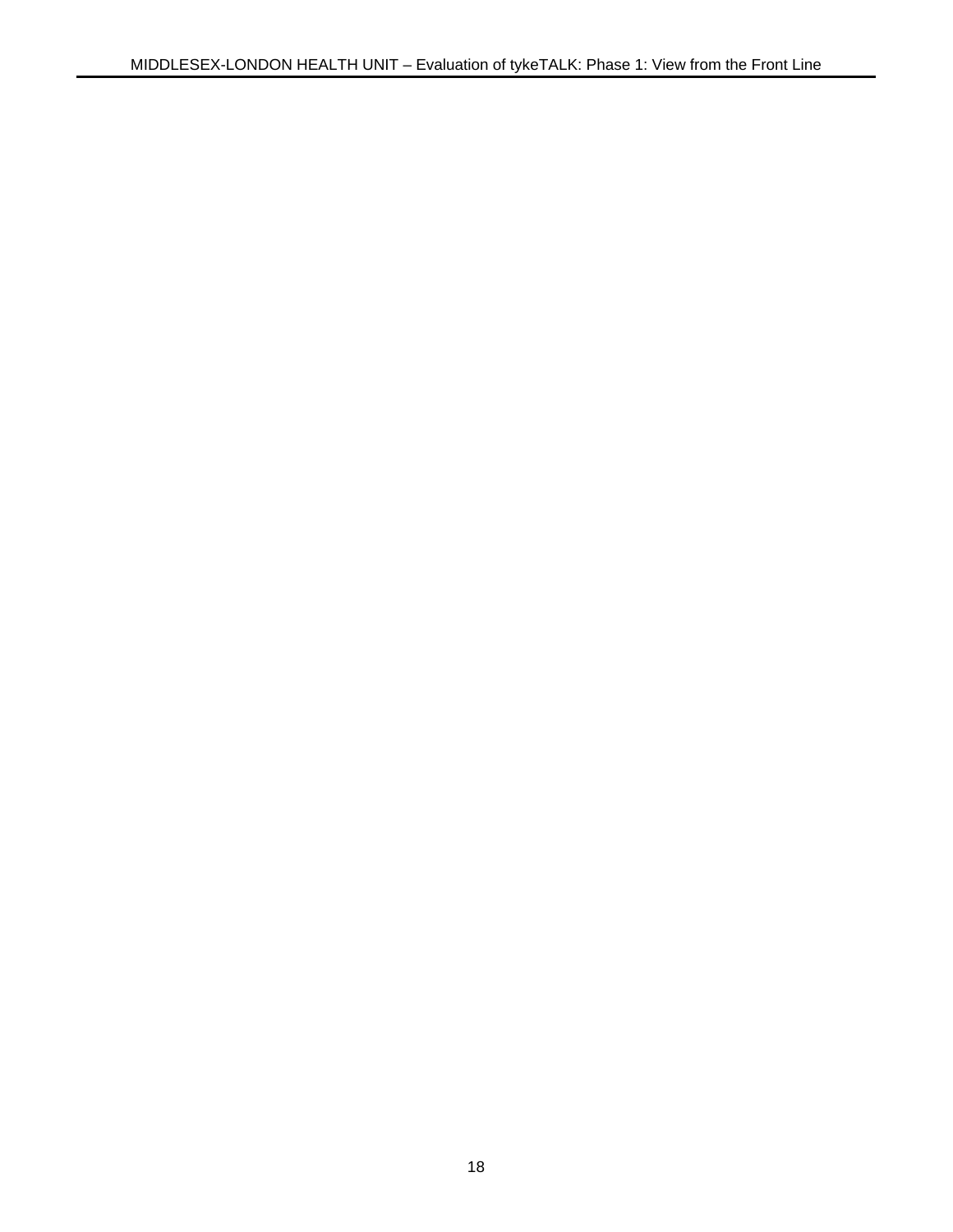# **Are Service Providers Satisfied with the tykeTALK System?**

In order to assess service providers' satisfaction with how the tykeTALK system is being operationalized, we asked two questions. First we asked to what extent service providers would say their ideas are listened to by the tykeTALK system. Second, we asked them how they would characterize their overall level of satisfaction with their role in the tykeTALK system.

#### **Service Providers' Overall Satisfaction with the tykeTALK System**

We begin with consideration of the second of these two questions. Without exception, participants expressed on balance, overall satisfaction with the tykeTALK system. In most instances, the expressed level of satisfaction was quite high. For example, in one group participants spontaneously began rating their overall satisfaction on a scale of 1 (not at all satisfied) to 10 (completely satisfied). Two participants rated their satisfaction at "7", one rated it "8", and one rated it "8 ½". This group mentioned being satisfied particularly with their work in early identification and early intervention.

Participants described a definite improvement in the level of collaboration in the tykeTALK system over the past few years, especially in comparison to the fragmented system that was in place prior to tykeTALK. Participants were excited to be part of tykeTALK and truly believed in the vision of a system providing early intervention, prevention and health promotion of speech and language development in preschool children. There were many positive and supportive comments of the role the System Facilitator had played in developing the tykeTALK system and effectively balancing the competing demands from the Ministry, host agencies, and employees. One participant, a CA, mentioned how much better the quality of her work life was with tykeTALK compared to a previous employer. She attributed the improvement to being able to get "consistent answers" and the approachability of people in the system. She also indicated she had more control over her caseload than with her previous employer.

In some cases, participants cited specific concerns or issues that tended to moderate their level of satisfaction; concerns largely tied to issues already discussed in this report, particularly the pressure to produce, competing demands, and perceived need for more resources. For example, in one group participants expressed frustration that competing demands sometimes prevent them from providing the quality of service they would like to, and cut into time they would like to devote to professional development. These participants indicated that, though still satisfied overall, new demands that had been put on them had reduced their level of satisfaction somewhat.

Those who raised concerns tended to balance any criticism with expressions of overall satisfaction with the system. For example, in one group the question about overall satisfaction rekindled conversation around the theme of the stress and possible burnout caused by the pressure to produce and the perception of a need for more resources. One participant commented, "Generally, I feel satisfied with my job and I think most of us, most days do…" even though this satisfaction is challenged by the resource limitations. Another participant added, "We're having little pockets" of additional support to address some concerns now. A third participant followed with the following comment.

> *We're not trying to be negative, because I am definitely not negative about this job, this position, tykeTALK, anything. We're sometimes feeling that we've done a good job, and we get told that. We get told that generally, and (at system days)…it's always a celebration of everything we've accomplished. But day-to-day, you don't get that as much. You get "You've got to see this kid, this kid just came in, you've got to pick him up." That push, that pressure. And then that sticks in your mind, versus the big hooray periodically.*

In sum, the consensus in this group was that though they were generally satisfied with their jobs, endorsed the various principles informing the system, and thought the system was generally working well, some key principles could not be adhered to given the current level of resources. At the same time they recognized where pressure comes from, and wanted to be clear they were not blaming their own manager, or tykeTALK system administrators. However they did feel that the tykeTALK system should "push back" to try to influence things at the broader public policy level.

As another example, a participant from another agency whose perspective was informed by long-term involvement in the speech and language service system, raised a number of specific concerns throughout the session. Her most significant concerns related to desire for better communication or feedback from the system to the host agencies, and more influence with policy making at the system level (see further discussion on this point below.) However in summing up she characterized some of her comments as "nitpicking" and added that in her perception, the system has been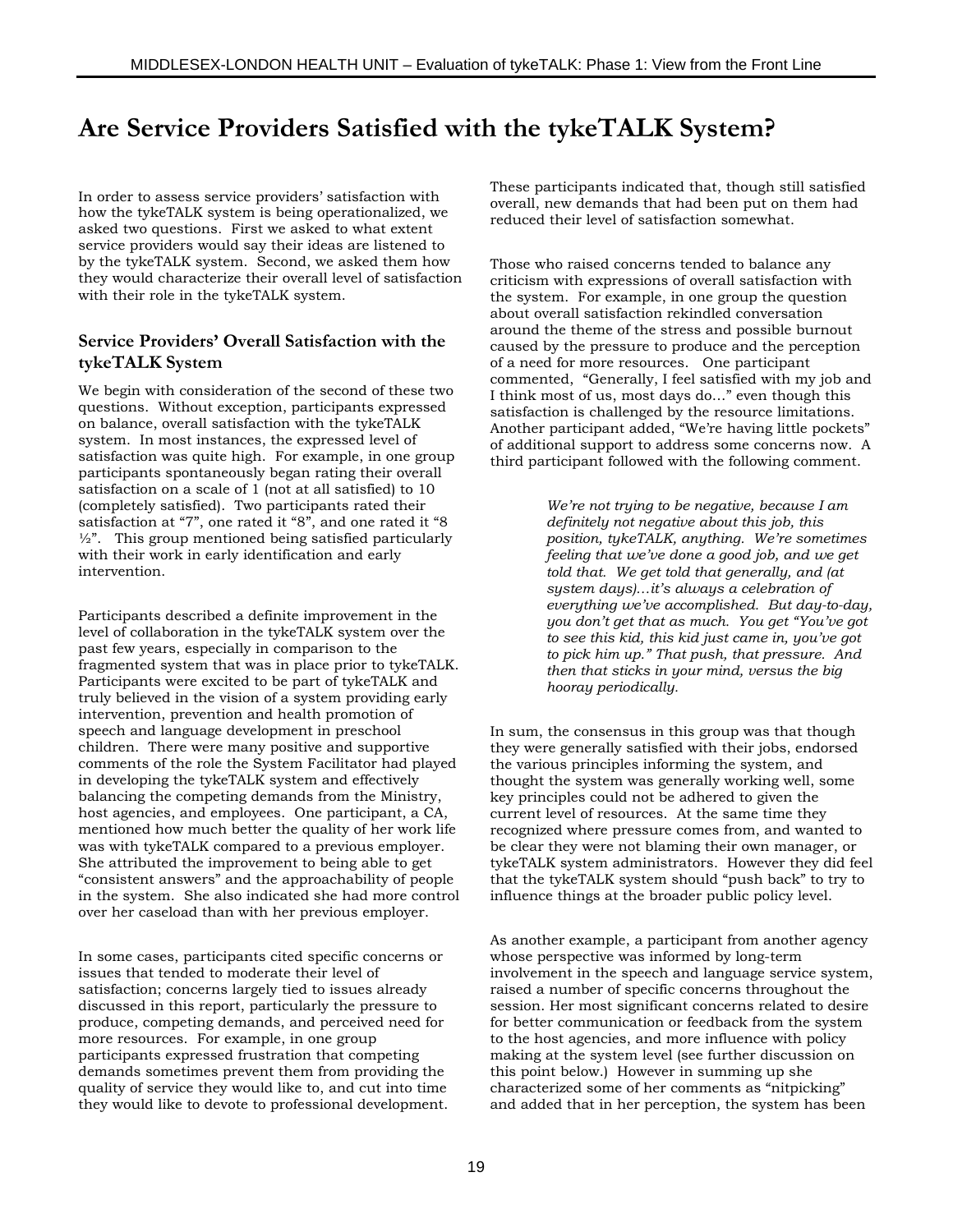evolving and changing and, despite her concerns, she felt that overall the system was pretty good.

#### **Do Service Providers Think Their Ideas Are Listened To?**

To assess a different dimension of service provider satisfaction with the system, we asked service providers to what extent they would say their ideas are listened to by the tykeTALK system? In one of the focus group, participants framed their responses to the question in terms of "feeling connected" to tykeTALK. The extent to which service providers thought their ideas are listened seems to be closely related to a sense of feeling connected to tykeTALK.

Responses to this question indicated a fair degree of variation among participants in the extent to which they felt listened to by the tykeTALK system. Feeling listened to and connected to tykeTALK appeared to vary more from person to person within agencies, than between service provider agencies. Generally, those individuals who participated on the Services and Liaison Committee most often reported an open, twoway flow of communication between themselves and tykeTALK. Another factor seemed to be length of involvement in the system. Newcomers and part-timers tended to report feeling less connected. A more limited sense of connection seemed to be the more common experience among participants in two of the three groups operating outside of London. In one case participants agreed that they feel "a little on their own." In this context, participants emphasized how important *System Days* was to creating a sense of connection.

#### **Questions about How to Initiate Feedback to the System**

In four instances participants raised concerns with respect to feedback mechanisms within the tykeTALK system. Generally, participants could readily identify ways in which the tykeTALK administration communicated with them and/or elicited their feedback. In most instances participants understood that it was the role of the Services and Liaison committee to facilitate communication between the service providers and tykeTALK. However for two groups of service providers—both of which were part of relatively large organizations—participants were vague or unclear how they could present ideas to the tykeTALK administration. For example, in one focus group a participant commented, "They're always asking for feedback whenever we have a program day—"What else would you like to learn about?" However, in terms of initiating feedback to the system, the participant said,

*I think awareness might be a big thing too. How can tykeTALK receive feedback from us? How can we forward that information? What kind of information is appropriate to be forwarded? What information should go to (host agency administrators) versus what information should go to tykeTALK and what information should go to both? I don't know if we all necessarily know what's the best avenue to do that.*

In a few instances there appears to be a lack of a deliberate mechanism established within agencies for actively eliciting concerns from team members to be fed back to the system through the Services and Liaison Committee. There also appears to be a perception that the Services and Liaison Committee is not the best forum for raising issues or concerns perceived to be more local in nature. These points are illustrated by the following passages.

> *The agenda (to the Services and Liaison Committee) you get sent a couple of days before. If maybe we all could read it, ideally (light chuckle)…we all could put down maybe a few, if we had any comments, added to that so that way when (our representative) went she'd speak on it on behalf of all of us.*

In response, one participant mentioned that she had on occasion offered an item to the representative. The team's Services and Liaison Committee representative then commented,

> *A lot of the things on the agenda are not issues that would be relevant to us here. But I think if (the System Facilitator) came here then the issues that we have here would be more readily heard than even just at the meetings. Because sometimes, even at the meetings it's not the forum to bring up issues that we have here.*

Related to the question of information with local versus system-wide relevance, one participant described how their agency had developed protocols around a number of local service delivery-related problems such as referral to the Children's Aid Society. When asked if the information had been shared with the tykeTALK system, the participant indicated that it had never occurred to the relevant party to share this with others in the system.

One group reported a limited sense of "team", a lack of openness to their ideas from agency management, and felt that the flow of communication from themselves to the tykeTALK system was impeded by agency management.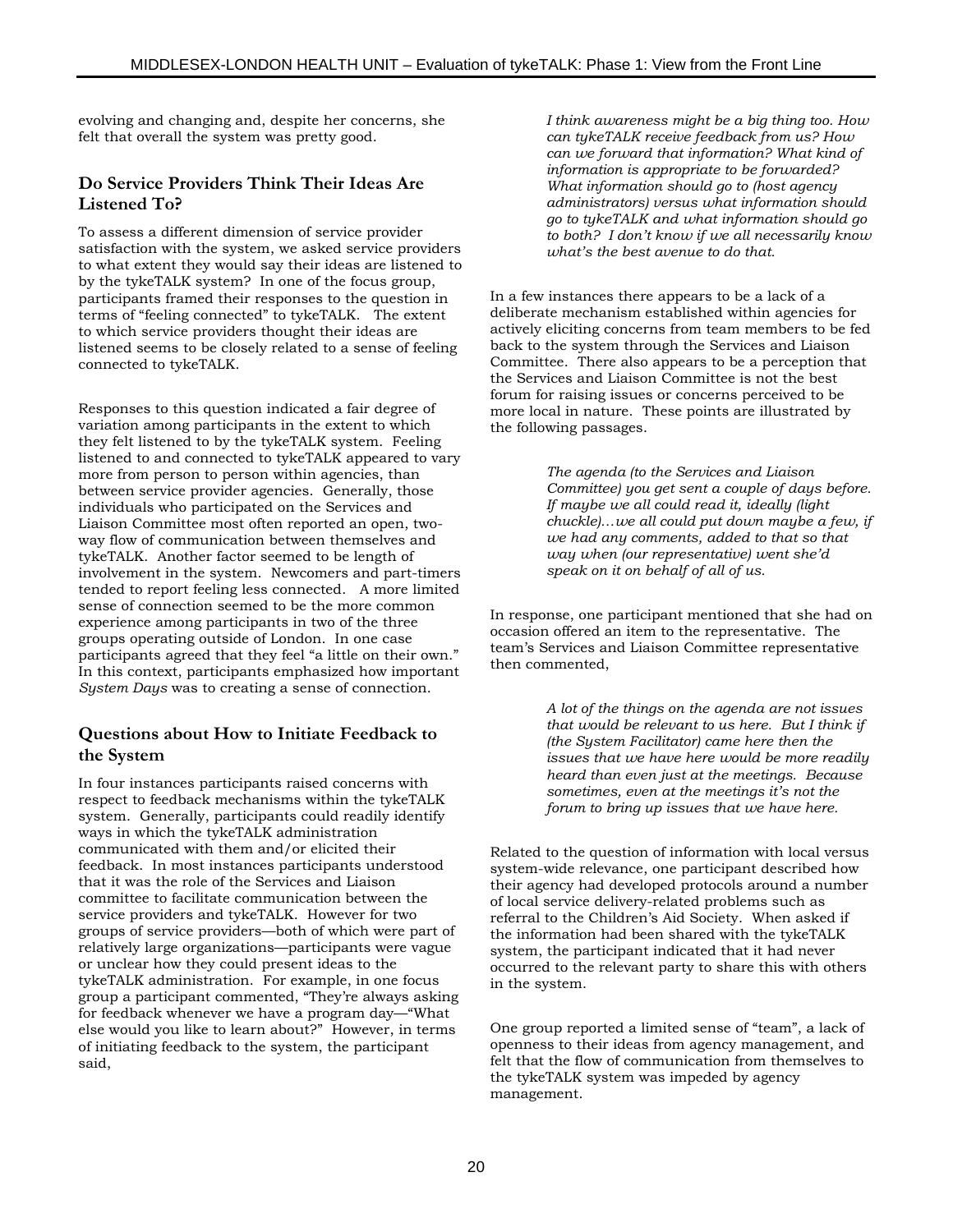As indicated in the preceding quote a suggestion came forward from one group for the System Facilitator to meet periodically with teams from each service provider agency as a means to create opportunities for feedback and increase employees' sense of connection and to the tykeTALK system. This idea was endorsed in subsequent focus groups. From another group, the suggestion was made to rotate more frequently the agency representative to the Services and Liaison Committee.

#### **Influencing tykeTALK at the Level of Policy-Making**

Questions to participants about whether they felt listened to generated some fairly energetic discussions of the ability of service providers and constituent agencies to influence the tykeTALK system at a more strategic or policy-making level. One participant said that while she did feel listened to if she had concrete suggestions about specific things such as program training, she felt she had very little influence with matters related to policy-making and other matters related to governance or structure. This participant raised questions as to the appropriate role and influence of the Services and Liaison Committee versus the Alliance Steering Committee; she felt the former had been given power that more properly belonged within the domain of the later. In direct contrast to this viewpoint, one group of participants agreed with an argument put forward that front-line service providers should have more power and influence in the system.

One participant felt the topic selection for System Day workshops should be made by a panel of individuals within the tykeTALK system, not just the System Facilitator. Furthermore, participants from one service provider agency felt tykeTALK had become somewhat "top-down" in its approach to non-therapeutic, administrative aspects of system governance. Another individual was concerned that sometimes the system seemed more a form of control than support; "Part of when all of these policies and procedures come down, I don't see it as a form of support, I see it as a form of attempt to control." This individual's concerns appeared to stem from the implementation of standardized assessment protocols for children under two years old.In contrast to these perspectives, another participant who sat on both aforementioned committees characterized the governance and linking mechanisms as promoting a great deal of synergy and cross fertilization of ideas, sharing of resources and problem solving. This participant emphasized the consistency that the system promotes between service providers in areas such as reporting.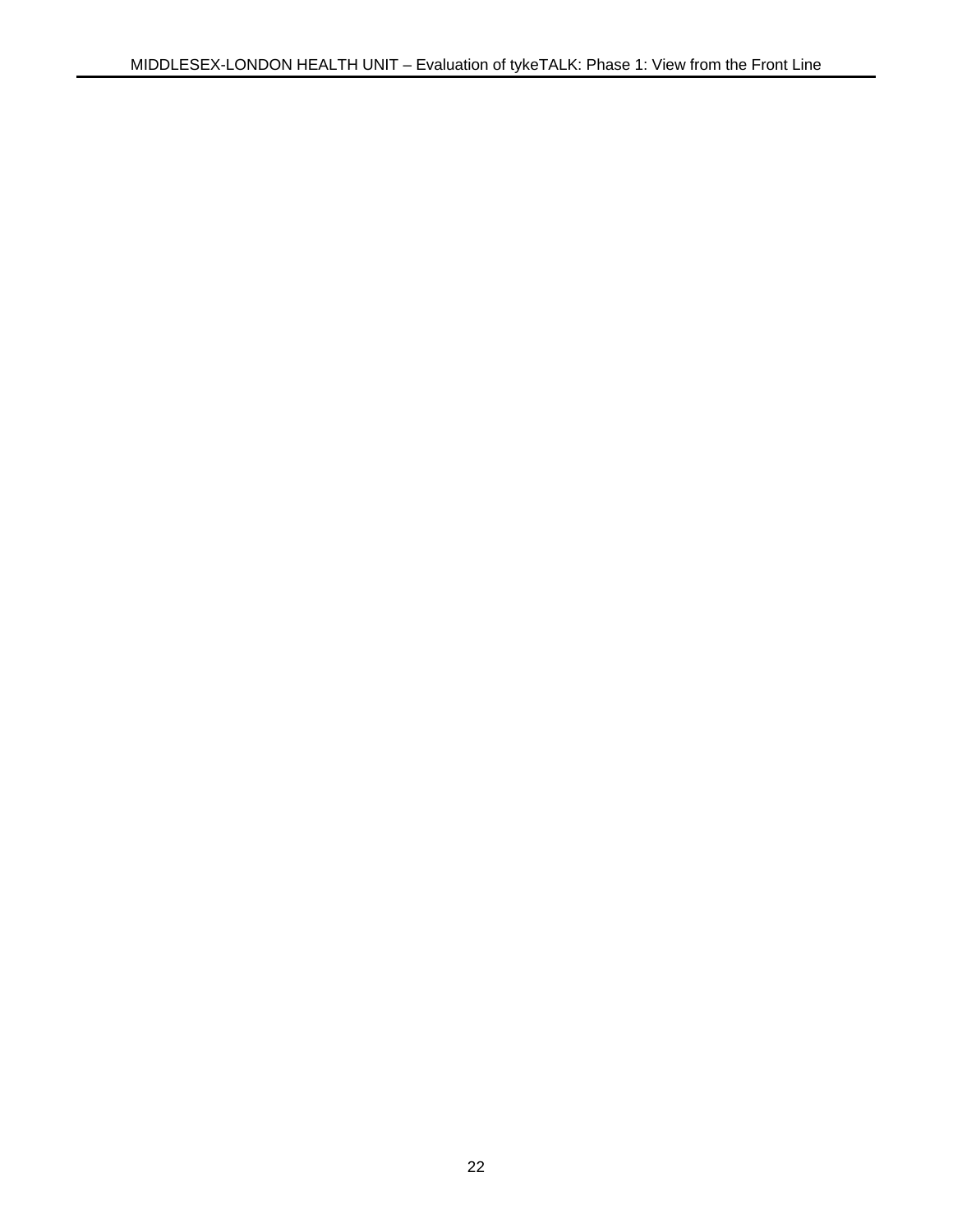# **Key Emergent Theme: Pressure to Produce**

We have attached the label *Pressure to Produce* to the single most prevalent set of emergent themes to come out of the focus groups. By *emergent theme* we mean an unanticipated line of discussion that was common between at least two focus groups, that did not directly correspond to the outcomes we had set out to measure.

Pressure to Produce was arguably the dominant theme in three of the five focus groups. A closely related theme, *Competing Demands* (as discussed above), was a prevalent theme in the fourth focus group. The fifth and remaining focus group provided a clear counterexample to the other four groups. Participants in that group described having found a way to deal successfully with the pressure to provide service, largely through embracing the option of serving more clients through group therapy. A number of related sub-themes--*Quality versus Quantity,* P*erformance Indicators,* and *Need for More Resources*--also emerged in the context of discussion about the pressure to produce. The Pressure to Produce theme emerged in the context of discussions about the extent to which staff feel supported in providing interventions (Outcome #1), and to a lesser extent, in discussions about certain tykeTALK values, planning principals and objectives (Outcome #3). Because this was such a prevalent set of themes, we have considered it here in some depth.

### **Three Focus Group Accounts of the Pressure to Produce and Related Themes**

To introduce this set of themes, consider the following line of conversation that came up in the context of whether staff members feel supported by tykeTALK. One participant was commenting on feeling she did not have enough time to get her "paper work" done, because of pressure she feels to see clients. She commented that she would like to see perhaps a halfday per week of dedicated time built into her schedule for completing reports. To this idea another participant responded,

> *Nobody has ever said to us how many people you have to see or the amount of time you have (to see a client)…So we're part of the problem as well in pushing ourselves to see more. But I guess it's sort of an underlying pressure maybe, an unsaid thing about how many people you would want to see.*

This comment was followed-up with a question about whether staff members are given targets on how many clients they should be seeing. In response the participant said,

*No, but we know that they're going to be comparing (slightly nervous or apprehensive laugh) across centres as well. So, we're our own worst enemies too. If you didn't want to book someone in for half a day, you could do that. But you'd probably feel guilty and wouldn't do it.*

Building on this, the first participant said,

*I think, as it is, we overextend ourselves in every way. Missing lunches is routine. We don't take coffee breaks—that's unheard of. (Pause.) I really wouldn't feel supported if all of a sudden tykeTALK said "OK, you have to now see, fifty clients week…I'm just pulling that number out of the air. I think that would be very stressful in the setting we work in anyway, because we also see (non-tykeTALK) clients.*

When asked where the pressure comes from, the participant described a situation of having a very small staff, and how her colleague "sees so many people", and that given the demand for service…

> *I guess I feel really stressed to get all the assessments done, and the SLP kids, because there's nobody else. And if not, then they wait on the list and that's just not acceptable.*

When asked how she knows that is not acceptable, the participant said, "I don't know. I guess it's partly me and partly things that maybe haven't been said. I do feel a little pressure about it, yah…" When further prompted to name the source of the pressure she said,

> *I don't want to put blame on anyone in this agency either. I don't want to blame (the manager) for example for the number of kids that I see. But I guess sometimes maybe she does expect us to see a certain number, even though she wouldn't ever say it, and it's probably more me putting that pressure on myself. But I know she's told me that they're going to compare across sites and see how many people individual SLPs or CDAs are seeing. But I feel that would be an unfair comparison, because certain assessments take longer than others. Assessments take longer than doing therapy. So because I've been doing a lot of assessments and a ton of paper work with it, then the number of my kids would be down, and it's not all about the numbers. Like*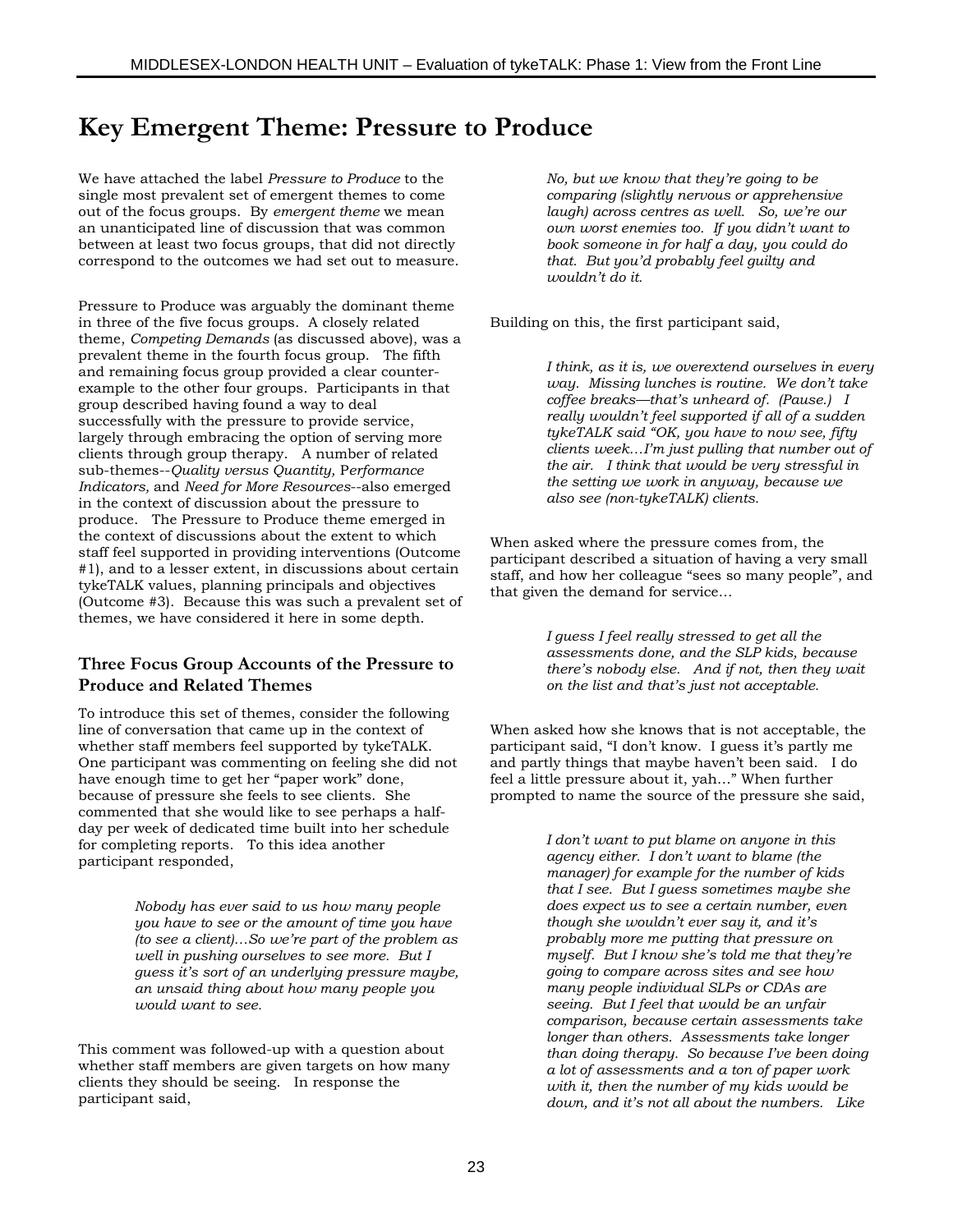*(names colleague) said, quantity versus quality is kind of a tension.*

To this comment another participant interjected that she wanted to underline the point being made about quantity versus quality, and went on to add,

> *"What really frustrates me, is this push, like an assembly line of seeing people, but without a real understanding maybe, of what it takes to do a proper job."*

She went on to say that even though there has been no target set for numbers of clients to see, that "it's just an unwritten rule" that you wouldn't set time aside for example to complete paperwork.

The preceding exchange was quoted as some length, because illustrates the inter-relatedness of several subthemes. Generally, there was a consistent sense of pressure experienced by front line staff to process a large volume of clients. In three of the five focus groups a concern was expressed that the "focus on the numbers" affects the ability to deliver quality service. Likewise, in three of the groups concern was expressed that the pressure to produce makes it very difficult to find time to complete other essential tasks related to report writing and planning. There was some difference of opinion as to the potential of productivity or performance measures to help mitigate or rationalize the pressure to produce.

As to the source of the pressure to produce, it seems to result from a combination of high professional standards and conscientiousness among staff, with pressures coming to bear on the system to eliminate waiting lists. The participant in the focus group quoted immediately above was more comfortable naming the pressure she puts on herself, than on external sources of the pressure to produce. In reflecting on participants' comments around this theme, it seemed apparent to us that the emphasis the tykeTALK system places on productivity numbers fuels the demand staff members' place upon themselves. Participants in the second group were more direct in attributing the pressure to produce to the formal, system-wide objective of *eliminating waiting lists*. As one participant commented,

> *I understand that we need to strive to eliminate waiting lists, but I don't know if that's ever really going to be possible…We can provide therapy sessions for nine kids a day, ten kids a day, twenty kids a day. Line 'em up! I'll knock them off for you. But is the quality of service going to be any good? No. And there's a point beyond which I'm not willing to compromise my*

*planning time and my ability to think about goals and analyze assessment results, and provide what that child needs, and provide the individual attention that (names colleague) was talking about. I just can't see all the kids we get referred. Even now when we're at full staff…Certainly we want short waiting times. We want to do our best to group the kids that are appropriate to get them through, do our best to eliminate waiting lists, but…*

Another participant in this group suggested that the pressure to eliminate waiting lists compromised the tykeTALK belief statement calling for "child-centred, individualized" care. Another suggested that a guideline on how many clients per FTE should be seen per week could actually reduce the pressure she felt.

The perception that pressure to eliminate waiting lists compromises quality of care, was clearly shared by participants in a third focus group. Participants identified the pressure to eliminate waiting lists as originating from the government, and thus as being to some degree outside control of the tykeTALK system. They felt that pressure to produce compromises quality of service both directly, in terms of pressure to spend less time per client, as well as indirectly, in terms of taking away time from report writing, follow-up and transitioning to school. Participants expressed the challenge of finding time to write reports and related tasks as a huge stress.

This group felt that the pressure to produce compromised the planning principal of providing service of *optimal quality* to tykeTALK clients (see further discussion on page 16.) It was argued that the system has reached its maximum capacity, and that front-line staff continue to try to meet the demand, but at significant personal cost. It was argued that the success the system has had at reducing waiting lists and meeting other quantitative indicators may be misleading.

> *Participant 1: When you talk about numbers (at the System Days)…one of the things that's celebrated is that, without any increases in funding, staffing or other resources, we saw this many more kids.*

*Participant 2: But you didn't ask how many hours we put in overtime.*

*Participant 1: And at what cost too. We're pushed, it's our job, we do it…*

*Participant 3: At some point, the mathematics are going to stop. If the resources don't go up, we're going to be at absolute maximum*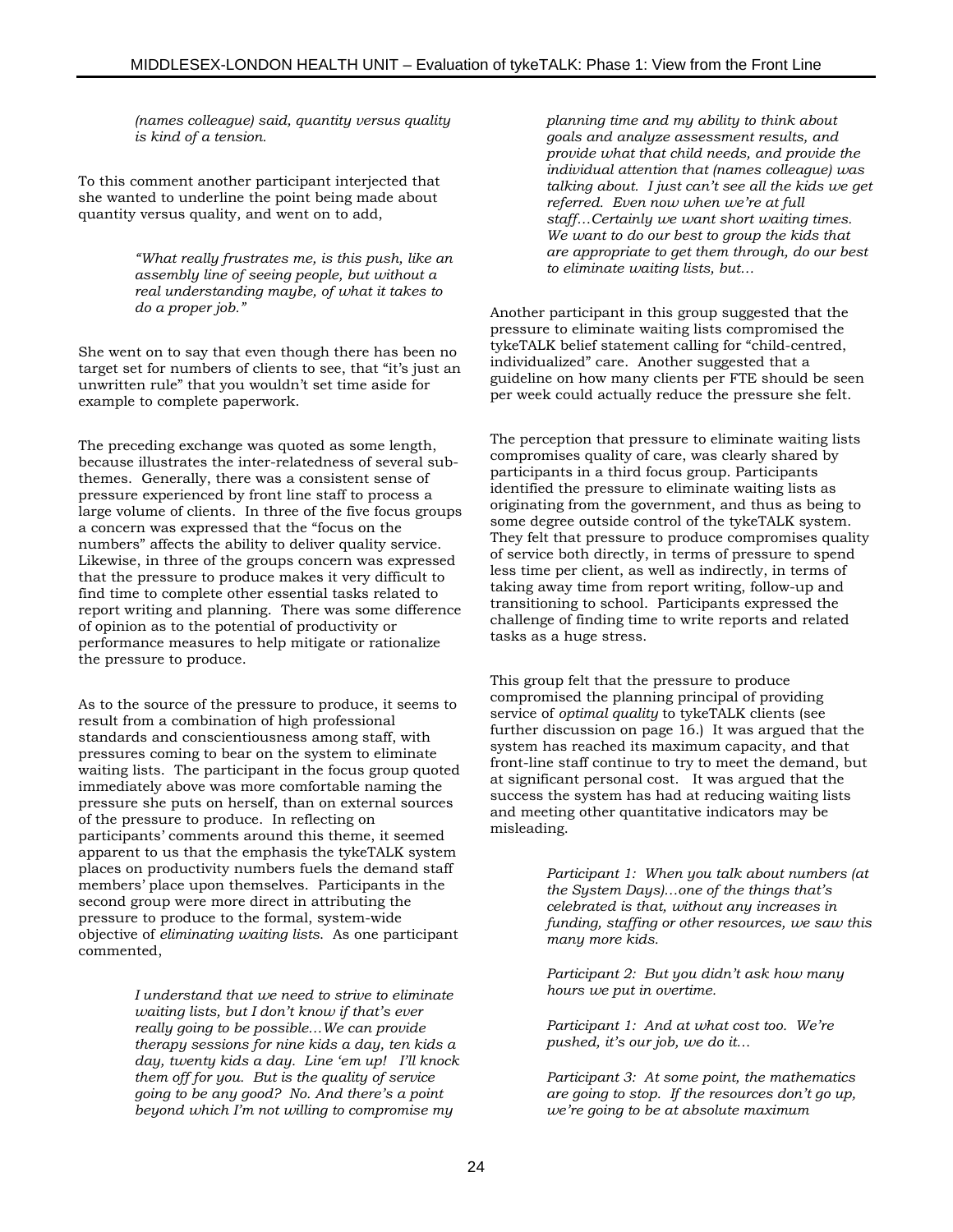*efficiency. So those numbers of increased business (aren't going to continue)…not because everybody isn't working 100%, but because at some point you absolutely max the efficiencies of the system…*

At this point, the notion of distinguishing between performance indicators that differentiate quantity from quality came into the discussion.

> *Participant 1: Have we improved, or are we just seeing more kids? Because there isn't a lot built into the system to really measure quality. Yah, sure you can see more kids, but at what cost? Are all those kids, those extra kids that we saw, did they really get the best service for them, or, was it a product of, "Well this group they'll basically fit and they can come, so let's put them in"?*

We also see repeated here the concern that slotting kids into group therapy inappropriately may compromise quality of service. In response to this line of discussion the moderator asked, "How do you measure quality?" One participant suggested quality has to be assessed on an individual case basis, based on each professional's judgement about how to do best do the job. She suggested that whatever is required to do a quality job for any given client such as time required to read literature and talk to other professional, should be taken into consideration when measuring performance. In response, another participant offered the following:

> *Participant 3: I think the system needs to decide what quality is. When they set optimum quality as their first planning principal, well, you have to know what you are defining as quality. It's not up to us, (except) for us to participate in the system, but the system has to decide what is quality. At the moment, "quality is quantity," because that is what they measure. The system needs to decide…what makes a quality service to this child. Whether the therapist has enough planning time, whether the therapist has enough follow-up time, whether the therapist has the ability to access educational resources around that child. We need to measure those and decide if (the service) is quality, not just a quantity number that they're equating with how good is the system's quality.*

To review, suggestions for quality indicators included planning time, report writing time, and time spent in continuing education and professional development. Participants also expressed concern that constant pressure to produce could lead to employee burnout. Participants in one focus group agreed that the

emphasis on quantity over quality emanating from the government should be challenged by the tykeTALK system.

#### **Counterpoint: Increasing Group Therapy as a Means of Reducing Waiting Lists**

As mentioned at the beginning of this section of the report, one group provided a clear counter-example by their account of dealing with what other groups expressed as a system-wide pressure to produce.

Participants began by providing some context around the question of group therapy, by recalling how the impetus to encourage greater use of that intervention emerged. Through eliciting feedback from service providers, the System Facilitator had identified a number of concerns that needed to be addressed on a system-wide basis. The three specific concerns they mentioned were waiting lists, individual versus group therapy, and how many times per week clients should be seen. This group of service providers felt that unlike some others, they embraced the suggestions offered by the tykeTALK system. That is, they have placed more kids in group therapy, and have restricted individual treatment to once per week for 30 minutes. As a result, they have reduced their waiting lists significantly.

However, they perceived a problem or a downside to their success. As a result of their success, they feel they have been asked to take on more work to compensate for other agencies that are not as successful at eliminating waiting lists. It is as though they are being penalized for being more productive. They feel they have implemented suggestions put forward at the system level, whereas other agencies may look at the suggestions and say they cannot do it, and continue to do things the way they always have.

This focus group was one of the last group interviews conducted. Recalling the previously heard the accounts from the other groups as described above, we noticed that the issue of quality of service had not come up. We asked if this group felt any tension between the pressure to produce and the quality of service they were able to offer. There were a few very quick comments such as "Oh, we feel very positive about it," and the conversation quickly moved on.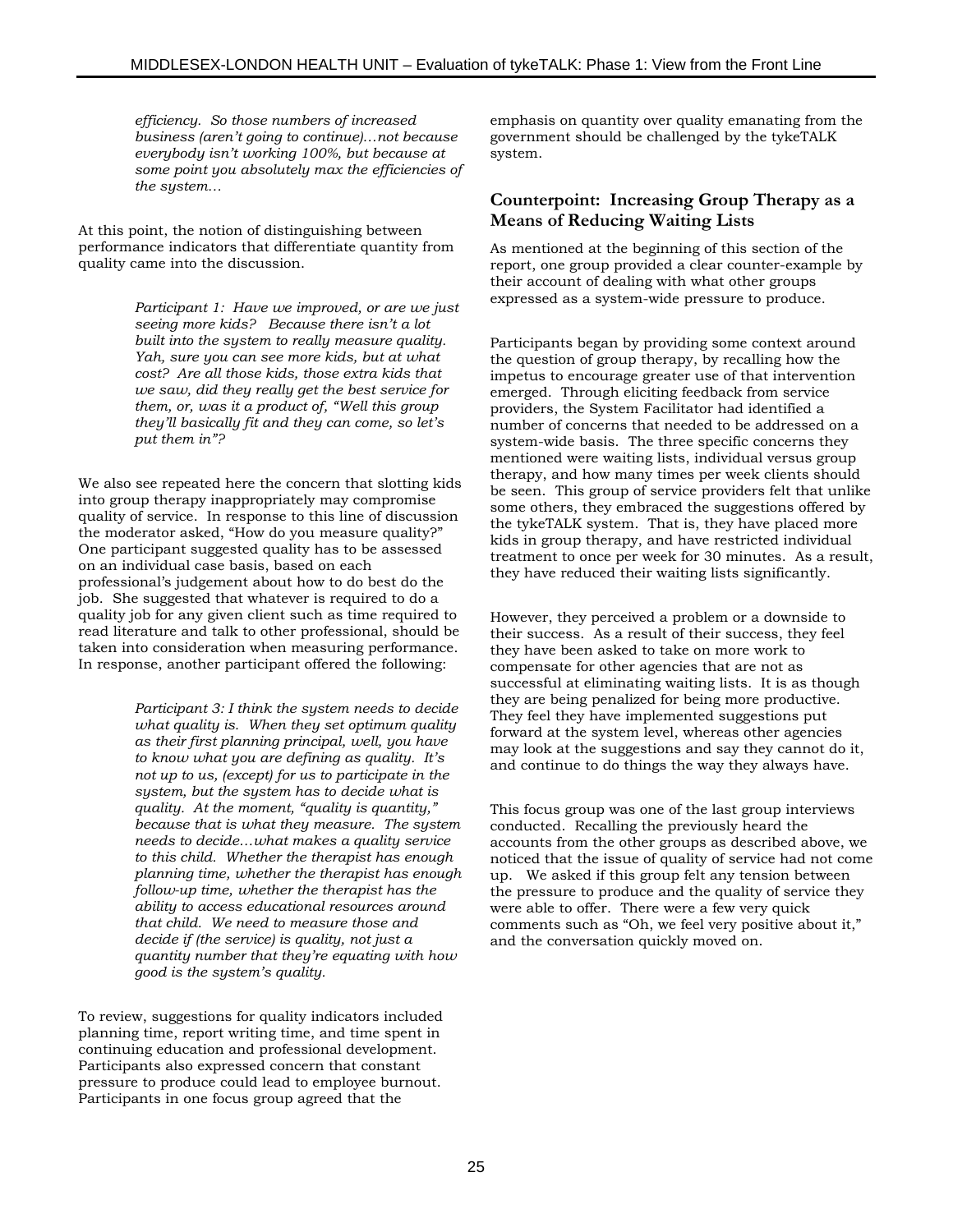#### **Call for Consistent Productivity Measures**

This group felt they had developed an approach to managing their waiting lists that was quite effective, and that other agencies in the system could learn from their experience. They expressed a desire to motivate change on the system level. One very specific suggestion to help motivate such change was to implement consistent productivity or performance measures by which all agencies in the system would be evaluated. Suggestions included looking at the ratios of the number of clients, number of visits and number of new referrals to the number of SLPs, taking into account time spent traveling. One of the manager/front-line SLPs from another agency articulated a similar perspective on the value of productivity measures, and similarly called for the institution of performance indicators that would allow comparison between sites. Specific suggestions for performance indicators included: # of referrals/SLP, average # of visits/day, length of cycles, and # of visits/child/week. (See also discussion page 13.

Having articulated this suggestion for consistent, system-wide performance measures, participants also expressed recognition of a dilemma that such a change would imply. They acknowledged a tension between the values of system-wide consistency, and local level control. They value and want to maintain a degree of professional autonomy. The key for them was to have some ability to influence the system to motivate desirable change through feedback and staff learning from one another's experiences. This perspective was echoed in another group in which participants expressed a need for a clearer indication of what is an appropriate caseload, to know whether or not they are "pulling their weight." While they were clear they wanted more direction, they were equally clear they did not want it to be given with too much of a heavy hand.

There were differences between groups, as to the potential value of having system-wide performance indicators or targets, in order to rationalize or mitigate the felt pressure. Some felt it might relieve the pressure to produce, depending on the level set, by making explicit a reasonable standard. For example one of the Manager/SLPs commented,

> *I think on average most speech pathologists work their butts off—as a group they are very hard working. The problem is that you never know if you are doing enough, or your are doing too much. I thinking having that information (to allow comparisons between agencies) is really important.*

Others felt that such a standard would only exacerbate the pressure to produce by unduly focusing on numbers versus quality of care.

#### **More Resources Needed to Meet Goals**

This focus on "the numbers" and the "pressure to produce" led some participants to request more resources. One focus group felt the principles of tykeTALK were excellent, but they were not deliverable at the current level of resources.

> *I don't have a problem with the timeline that they have set out, as long as we have support to reach that timeline. I really like the fact that they want us to see kids immediately, and that they want intervention to start within a set amount of time. We want to get to these kids as fast as we can. But, if they want us to do that then we need to be supported and have the resources to do that.*

Another group specifically talked about the need for more administrative support to help with home programming packages, caseload management and scheduling of appointments.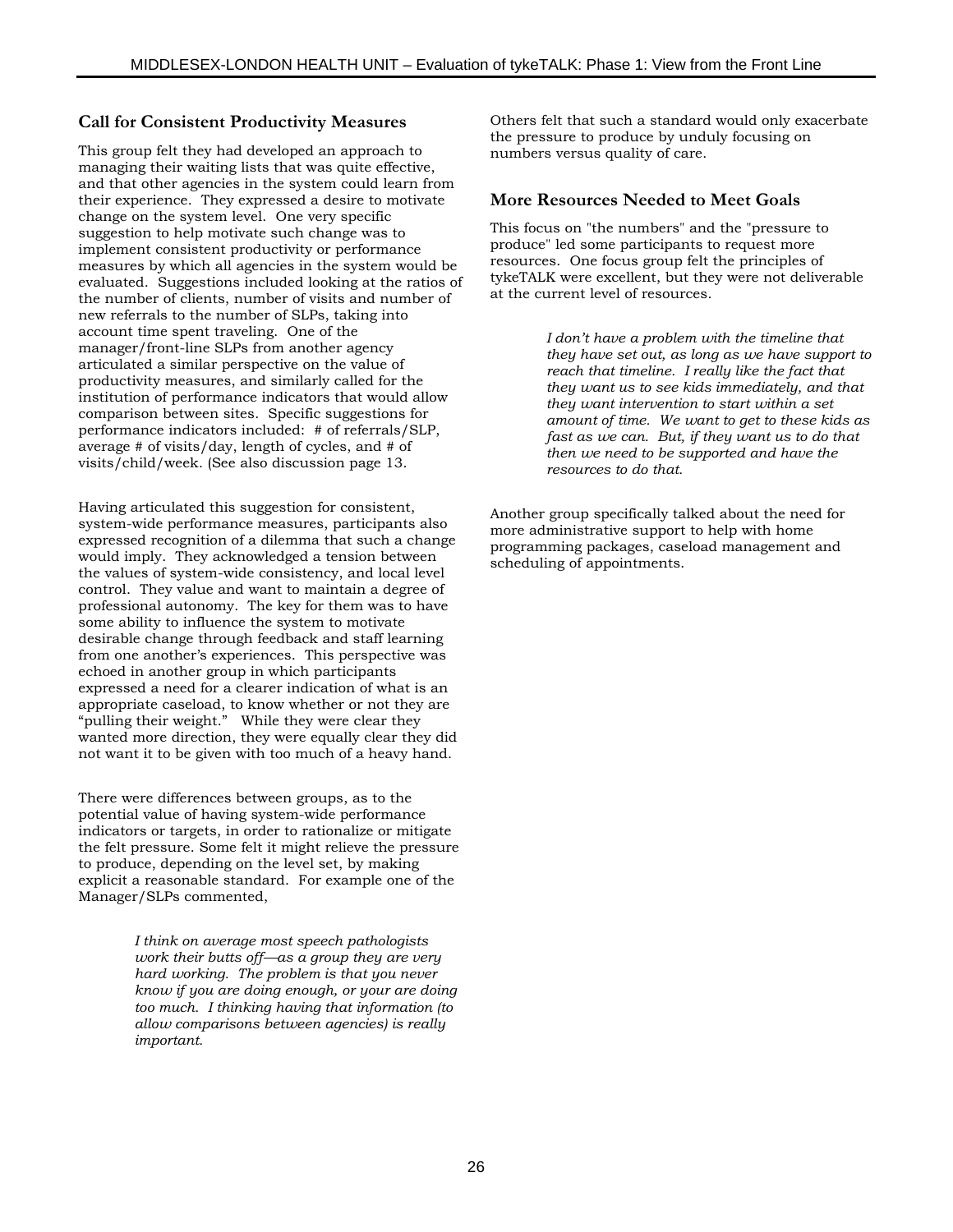# **Conclusion**

Despite a number of specific concerns raised by many of the service providers interviewed for this evaluation, the overall impression we took away from the sessions was of a group of highly dedicated professionals who feel largely satisfied with the roles. Service providers generally feel supported by the tykeTALK system, and especially appreciate the opportunities for professional development. Service providers believe in the tykeTALK vision, belief statement and goals and objectives, notwithstanding concerns with the feasibility of implementing some elements largely due to resource limitations. Suggestions were made for some relatively minor adjustments. Comments expressed with respect to the planning principles raised more significant concerns, suggesting that that the planning principles may need to be revisited. Those participants who were involved in the Thames Valley area preschool speech and language system before tykeTALK came into being believe—notwithstanding some specific concerns—that tykeTALK is a significant improvement in the system, particularly with respect to ease of access by families.

A number of the concerns raised may be outside the immediate control of the tykeTALK system, a fact that most service providers seemed to appreciate. One of those concerns is the competing demands that seem to be set up by the fact the system is composed of a network of autonomous service providing agencies, which agree to host the tykeTALK program in exchange for services to non-tykeTALK clients. Another concern often cited was the pressure service providers feel in a system with limited resources, to process a high volume of clients in order to keep waiting times to a minimum; pressure which is perceived in some instances to compromise quality of service to some individuals.

A number of concrete suggestions were made to enhance aspects of system integration and coordination, including ways to improve the functioning of feedback mechanism between front-line service providers and the tykeTALK system. Some participants expressed a strong inclination to have more influence in the strategic direction of the system.

In Phase 2 of the tykeTALK evaluation, data collected from a random sample of families receiving service will be analyzed. The purpose is to assess their level of satisfaction with a number of key aspects of the service, including convenience of location and appointment times, satisfaction with the intake process, level of involvement by parents in interventions, and overall satisfaction as well as level of satisfaction with various specific interventions.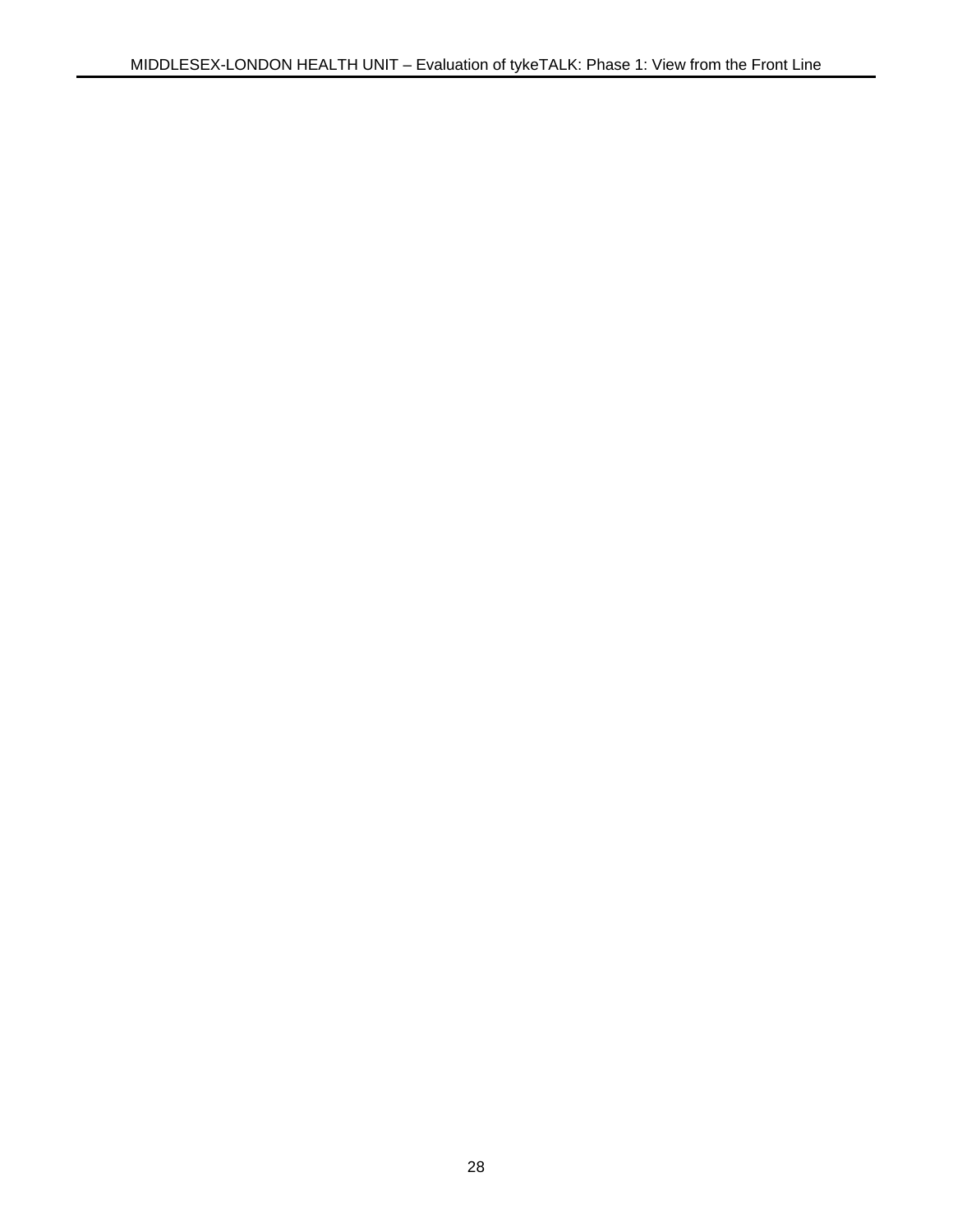Middlesex-London Health Unit Updated January 28, 2003

| <b>Components</b>        | Referral/Intake                                                                                                                                                                                                                                                                                                                                                                                                                                                                                                                                           | <b>Intervention</b>                                                                                                                                                                                                                                                                                                                                                                                                                                                                                                                                                                                                                                                                                                                                                              | <b>Community Awareness Support and</b><br><b>Education</b>                                                                                                                                                                                                                                                                                                                                                                                                                                                        | <b>Program Management</b>                                                                                                                                                                                                                                                                                                                                                                                                                                                                                                                                                                                                                                                                                                                                                                                                                                                                                                                                                                                       |  |
|--------------------------|-----------------------------------------------------------------------------------------------------------------------------------------------------------------------------------------------------------------------------------------------------------------------------------------------------------------------------------------------------------------------------------------------------------------------------------------------------------------------------------------------------------------------------------------------------------|----------------------------------------------------------------------------------------------------------------------------------------------------------------------------------------------------------------------------------------------------------------------------------------------------------------------------------------------------------------------------------------------------------------------------------------------------------------------------------------------------------------------------------------------------------------------------------------------------------------------------------------------------------------------------------------------------------------------------------------------------------------------------------|-------------------------------------------------------------------------------------------------------------------------------------------------------------------------------------------------------------------------------------------------------------------------------------------------------------------------------------------------------------------------------------------------------------------------------------------------------------------------------------------------------------------|-----------------------------------------------------------------------------------------------------------------------------------------------------------------------------------------------------------------------------------------------------------------------------------------------------------------------------------------------------------------------------------------------------------------------------------------------------------------------------------------------------------------------------------------------------------------------------------------------------------------------------------------------------------------------------------------------------------------------------------------------------------------------------------------------------------------------------------------------------------------------------------------------------------------------------------------------------------------------------------------------------------------|--|
|                          |                                                                                                                                                                                                                                                                                                                                                                                                                                                                                                                                                           |                                                                                                                                                                                                                                                                                                                                                                                                                                                                                                                                                                                                                                                                                                                                                                                  |                                                                                                                                                                                                                                                                                                                                                                                                                                                                                                                   |                                                                                                                                                                                                                                                                                                                                                                                                                                                                                                                                                                                                                                                                                                                                                                                                                                                                                                                                                                                                                 |  |
|                          | Early Identification<br>Simplified Access                                                                                                                                                                                                                                                                                                                                                                                                                                                                                                                 | <b>Transition</b> to School<br>Range of Intervention<br>Assessment                                                                                                                                                                                                                                                                                                                                                                                                                                                                                                                                                                                                                                                                                                               | Parent/ Childcare<br><b>Social Marketing</b><br>Provider Education                                                                                                                                                                                                                                                                                                                                                                                                                                                | Admin/Office<br>Consistency of Service<br>Governance<br>Delivery<br>Management                                                                                                                                                                                                                                                                                                                                                                                                                                                                                                                                                                                                                                                                                                                                                                                                                                                                                                                                  |  |
| Main Activities          | Provide central<br>• Disseminate<br>intake line<br>information on when<br>and how to refer<br>• Provide service at<br>various locations and<br>$\bullet$ Link with schools.<br>convenient times<br>HBHC and<br>community Early<br>Assess and<br>Years Initiative<br>overcome cultural<br>barriers to service and<br>provide culturally<br>sensitive services                                                                                                                                                                                              | Provide full range of<br>• Provide families<br>Develop and<br>with information<br>interventions across<br>use standard<br>about school<br>assessment<br>system<br>protocol for<br>services<br>• Provide intervention in<br>children $<$ 2 yrs.<br>French when requested<br>• Facilitate<br>Standard<br>communication<br>Provide supports and<br>report format<br>between tykeTALK<br>professional development<br>and school SLPs<br>used<br>to service providers for<br>various types of<br>• Follow protocol<br>Agencies<br>follow<br>for transitioning<br>interventions<br>guidelines for $1st$<br>children to school<br>Provide parents/<br><b>SLPs</b><br>level assessment<br>caregivers with education<br>and opportunities to be<br>involved in child's<br>treatment       | • Offer and conduct<br>Use mass media and<br>education sessions to<br>community events to<br>families and childcare<br>promote genera<br>providers<br>awareness of<br>tykeTALK and<br>$\bullet$ Develop and/or<br>developmental<br>purchase educational<br>milestones<br>resources for families<br>and childcare providers<br>Maintain a<br>tykeTALK website<br>• Provide information<br>to families through<br>Ongoing production,<br>info line<br>revision and<br>distribution of<br>tykeTALK info<br>resources | • Track and analyze<br>• Create manual for<br>Review, update and<br>health promotion and<br>SLP time and workload<br>evaluate system plan<br>intake process<br>data<br>• Explore supplemental<br>• Maintain ISCIS<br>• Each SLP completes<br>sources of funding for<br>database and generate<br>required client data<br>special projects<br>collection forms<br>statistical reports<br>• Ensure optimal<br>monthly to be entered<br>allocation of resources<br>• Issue an annual report<br>into ISCIS database<br>among system goals and<br>and a quarterly System<br>Facilitator's update<br>• Develop, revise and<br>objectives<br>update policy and<br>• Distribute meeting<br>• Develop and conduct<br>procedure guidelines as<br>activities for identifying,<br>minutes in a timely<br>necessary<br>recruiting, training and<br>manner<br>• Ensure that service<br>supporting members of<br>provider agencies are<br><b>Steering Committee</b><br>following tykeTALK<br>policy and procedure<br>guidelines |  |
|                          |                                                                                                                                                                                                                                                                                                                                                                                                                                                                                                                                                           |                                                                                                                                                                                                                                                                                                                                                                                                                                                                                                                                                                                                                                                                                                                                                                                  |                                                                                                                                                                                                                                                                                                                                                                                                                                                                                                                   |                                                                                                                                                                                                                                                                                                                                                                                                                                                                                                                                                                                                                                                                                                                                                                                                                                                                                                                                                                                                                 |  |
| Short-term<br>Outcomes   | Services equitably aligned according to need in<br>each area<br>Services available at convenient locations and<br>times<br>Increase knowledge on how to refer<br>Cultural minority groups have easy access to<br>speech and language services<br>Increase # of referrals from parents, physicians<br>and community professionals<br>Increase knowledge of community<br>professionals and families regarding speech and<br>language developmental milestones<br>Increase % of children entering JK/SK in any<br>given year that have been seen by tykeTALK | Standard assessment protocol for children $<$ 2 yrs. implemented<br>Reports with consistent and comparable information are produced for<br>2.<br>families and referral sources<br>Meet Ministry targets for # of children assessed each year<br>Increase % of children receiving indirect $\&$ group interventions<br>Increase # of children birth to 70 months who have:<br>.5.<br>• ever received assessment and/or intervention<br>• received assessment and/or intervention during current year<br>Increase parent/caregiver involvement in interventions<br>SLPs feel competent & supported in providing all interventions<br>Increase families knowledge about school services and transition process<br>9.<br>Easy flow of communication between tykeTALK and School SLPs | Increase parent/childcare provider knowledge of<br>how to stimulate speech & language development<br>Increase parent/childcare provider identification<br>of related developmental concerns (e.g. hearing)<br>Meet education & support needs of non-PSL staff<br>(e.g. childcare providers)<br>High participant satisfaction with presentations<br>Increase general awareness of how to access<br>speech & language services through tykeTALK                                                                     | Ability to compare SLP time and workload data across agencies<br>Ability to produce accurate quarterly & annual ISCIS reports<br>Increase consistency among service providers in making assessment/<br>3.<br>intervention decisions<br>Effective governance & committee structure<br>Committee members understand roles & function as a team<br>Sources & strategy for supplemental funding identified<br>Optimal allocation of resources<br>Intake & health promotion procedures documented<br>8.<br>Administrative data collected for program evaluation<br>10. Partners & service providers kept up-to-date on program performance                                                                                                                                                                                                                                                                                                                                                                           |  |
|                          |                                                                                                                                                                                                                                                                                                                                                                                                                                                                                                                                                           |                                                                                                                                                                                                                                                                                                                                                                                                                                                                                                                                                                                                                                                                                                                                                                                  |                                                                                                                                                                                                                                                                                                                                                                                                                                                                                                                   |                                                                                                                                                                                                                                                                                                                                                                                                                                                                                                                                                                                                                                                                                                                                                                                                                                                                                                                                                                                                                 |  |
| Intermediate<br>Outcomes | Increase % of preschool children with needs<br>identified (up to target of 10%)<br>Decrease average wait between referral & first<br>assessment<br>Increase % of children that received assessment<br>in $\leq$ 4 weeks<br>High family satisfaction with intake process<br>Decrease average age of identification of<br>children with needs to 24 months<br>Reduce frequency of children identified with<br>speech & language problems for the first time<br>in SK                                                                                        | High family satisfaction with assessment process<br>Decrease average wait between referral $\&$ 1 <sup>st</sup> intervention to 18 weeks<br>Increase % of children receiving $1st$ intervention in $\leq 18$ weeks<br>3.<br>High family satisfaction with interventions<br>4.<br>Improve treatment outcomes (severity ratings, functional outcomes)<br>5.<br>Determine effectiveness of intervention types (comparison)<br><u>6.</u><br>7.<br>Smooth transition to school process<br>High family satisfaction with transition to school<br>8.                                                                                                                                                                                                                                    | Improve skills in speech & language facilitation<br>Increase parents ability to recognize potential<br>speech & language problems                                                                                                                                                                                                                                                                                                                                                                                 | Increase efficiency and effectiveness of the tykeTALK system<br>Belief in tykeTALK vision, planning principles and objectives by service providers,<br>service provider agency managers, committee members, and tykeTALK staff.<br>Supplemental funding secured for special projects<br>Staff and committee member's satisfaction with system (operationalization of<br>mission and objectives)                                                                                                                                                                                                                                                                                                                                                                                                                                                                                                                                                                                                                 |  |
|                          |                                                                                                                                                                                                                                                                                                                                                                                                                                                                                                                                                           |                                                                                                                                                                                                                                                                                                                                                                                                                                                                                                                                                                                                                                                                                                                                                                                  | ₩                                                                                                                                                                                                                                                                                                                                                                                                                                                                                                                 | ₩                                                                                                                                                                                                                                                                                                                                                                                                                                                                                                                                                                                                                                                                                                                                                                                                                                                                                                                                                                                                               |  |
| Long-term<br>Outcomes    | Most effective treatment delivered<br>2.<br>Consistent service provided to children across the system<br>$\mathcal{R}$                                                                                                                                                                                                                                                                                                                                                                                                                                    | Increase efficiency (e.g., cost effectiveness) of treatment across system without compromising appropriateness of treatment and clinical outcomes                                                                                                                                                                                                                                                                                                                                                                                                                                                                                                                                                                                                                                | ₩                                                                                                                                                                                                                                                                                                                                                                                                                                                                                                                 |                                                                                                                                                                                                                                                                                                                                                                                                                                                                                                                                                                                                                                                                                                                                                                                                                                                                                                                                                                                                                 |  |
| Overall Goal             | Improve quality of life for children and their families.                                                                                                                                                                                                                                                                                                                                                                                                                                                                                                  |                                                                                                                                                                                                                                                                                                                                                                                                                                                                                                                                                                                                                                                                                                                                                                                  |                                                                                                                                                                                                                                                                                                                                                                                                                                                                                                                   |                                                                                                                                                                                                                                                                                                                                                                                                                                                                                                                                                                                                                                                                                                                                                                                                                                                                                                                                                                                                                 |  |
|                          |                                                                                                                                                                                                                                                                                                                                                                                                                                                                                                                                                           | 29                                                                                                                                                                                                                                                                                                                                                                                                                                                                                                                                                                                                                                                                                                                                                                               |                                                                                                                                                                                                                                                                                                                                                                                                                                                                                                                   |                                                                                                                                                                                                                                                                                                                                                                                                                                                                                                                                                                                                                                                                                                                                                                                                                                                                                                                                                                                                                 |  |

#### **Appendix A: tykeTALK Program Logic Model (Brief)**

- 
- 
- 
- 
- 
- 
- 
-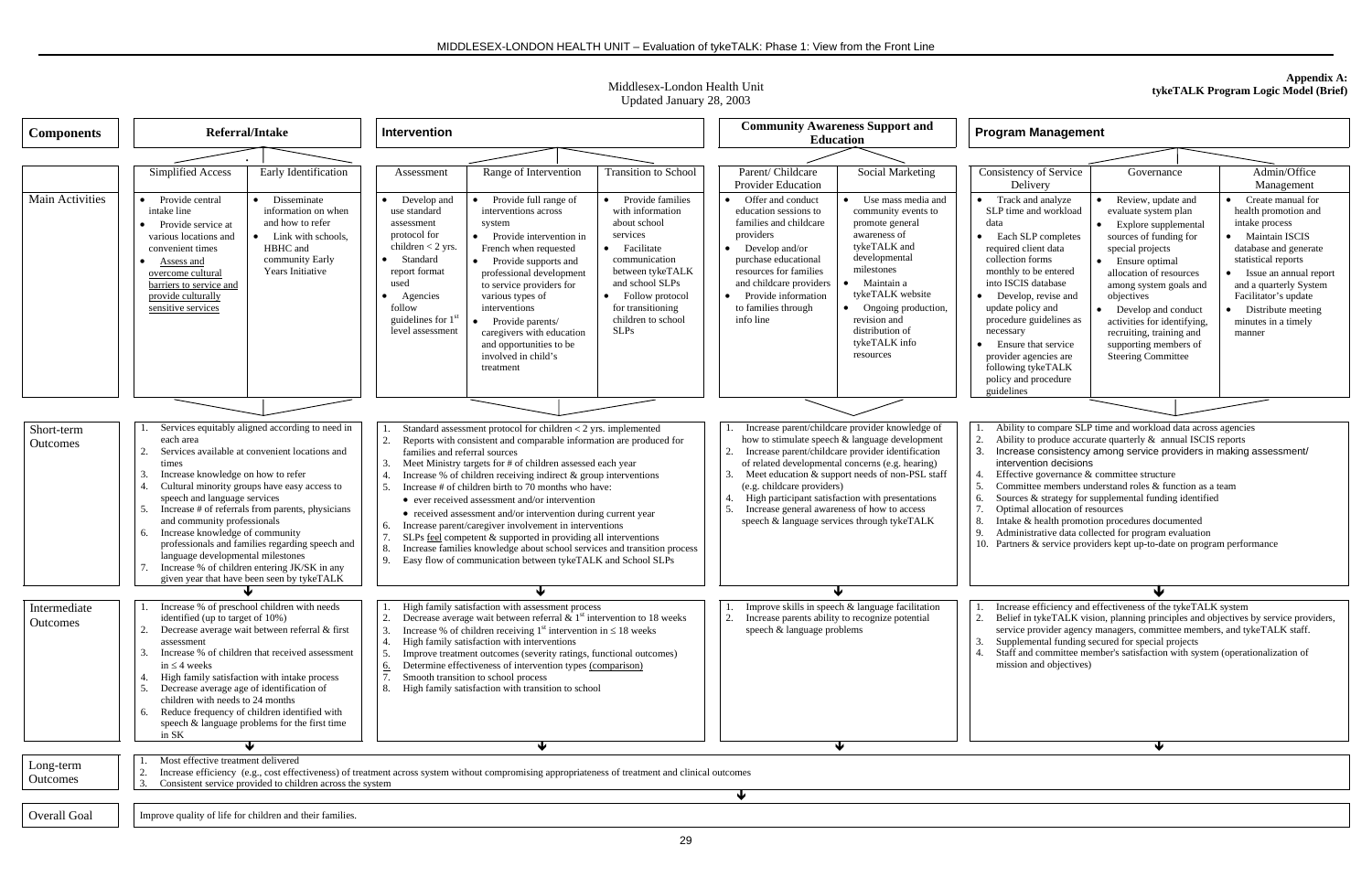## **Appendix B (Focus Group Interview Guide)**

### **SLP Focus Group Guide**

#### **Introduction**

- 1. Just to get started and to give us a chance to get to know you, please state your name, your current role in the tykeTALK system.
- 2. Tell us very briefly a memorable experience of working with a child as part of tykeTALK.
- 3. In a few sentences describe what you think tykeTALK is.

Probes:

- How would you describe the relationship/association between tykeTALK and your employer, the (insert name) ?
- How would you describe the relationship/association between you as the front-line service provider and tykeTALK?

*Specify context of focus group: The questions for the remainder of this focus group are going to centre around the tykeTALK system as opposed to your employer.*

#### **I. Outcome: SLPs feel supported in providing all interventions.**

General Support:

4. To what extent do you feel supported by tykeTALK in performing your role as a Speech Language Pathologist?

Probes:

- Can you give specific examples of things done by tykeTALK that have made you feel supported?
- Are there any ways in which you think tykeTALK should support you more in performing your role? Can you give specific examples?

#### Support for Specific Interventions:

- 5. Here is a list of the various interventions that you are called on to provide for your clients (present list). To what extent do you feel adequately supported in providing all the various interventions?
- Probe: Would you characterize the support provided by the tykeTALK system for any of these interventions as particularly good? Particularly inadequate?
- 6. Are there any areas of professional practice, in which you feel a need for additional support or development, but for which no opportunities have been offered?

If not already covered: How would you characterize the professional development opportunities you have been given through tykeTALK in general? Possible dimensions to p*robe: adequacy, relevance, quality.*

*Other possible dimensions of support to probe:*

• Resources, Equipment, Facilities, Management support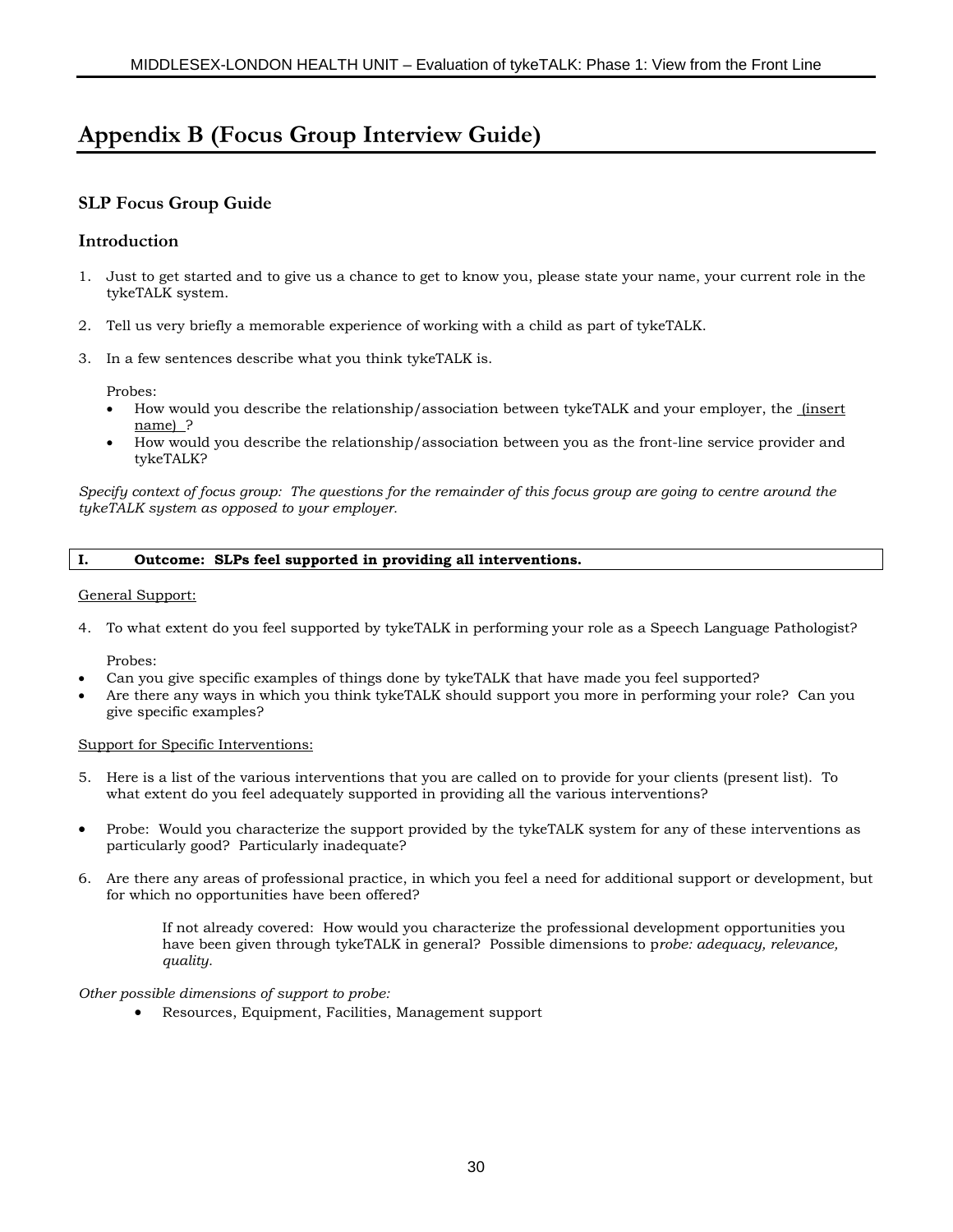#### **II. Outcome: Service providers… kept up-to-date on program performance.**

- 7. What specific kinds of information are you typically provided about the *performance* of the overall tykeTALK program? *Probe: Annual and quarterly reports. Statistical reports. Minutes.*
- 8. To what extent would you say you feel "kept up-to-date" on tykeTALK program performance?

#### **III. Staff…members satisfaction with system (operationalization of vision and objectives**

- 9. To what extent would you say your ideas are listened to by the tykeTALK system?
- 10. How would you characterize your overall satisfaction with your role within the tykeTALK system? Please explain.

#### **IV. Outcome: Belief in tykeTALK vision, belief statement, planning principles, and statement of goals/objectives by service providers…**

Strategy: Provide document or display with tykeTALK vision, planning principles and objectives.

- 11. Two part question, for each of the following four items:
- Vision statement
- Belief statement
- Planning principles
- Statement of goals/objectives
- a) To what extent do you believe in or endorse \_\_\_\_\_\_\_\_\_\_\_?<br>b) How well is \_\_\_\_\_\_\_\_\_\_\_\_\_ being implemented?
- b) How well is  $\blacksquare$

#### **V. Final Comments**

12. What do you think was the most important thing we've discussed?

14. Any other final comments?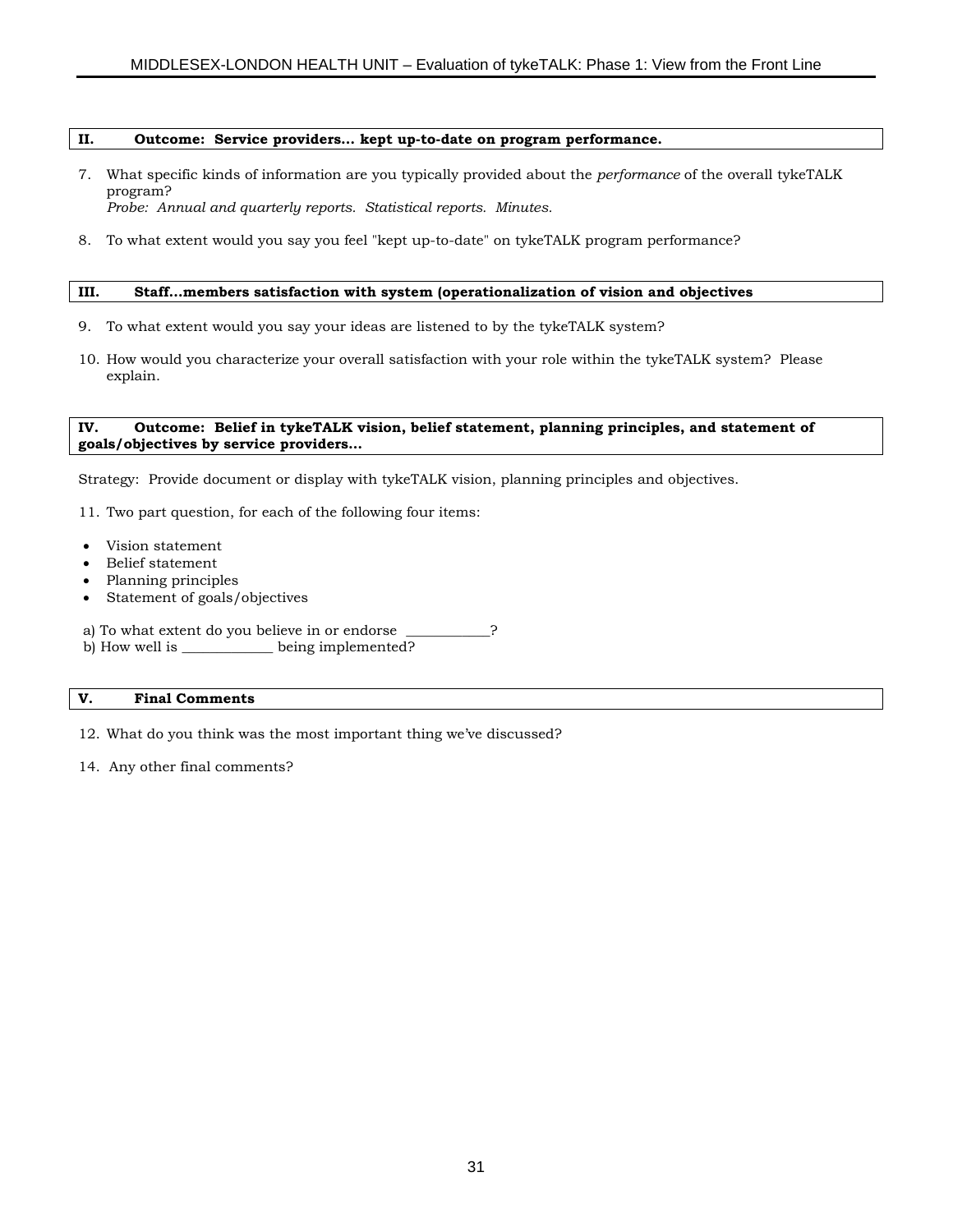# **Appendix C (List of Interventions)**

- 1. Parent training
- 2. Caregiver consultation
- 3. Home programming
- 4. Monitoring and parent consultation
- 5. SLP group therapy
- 6. Mediator group therapy
- 7. SLP individual therapy
- 8. Mediator individual therapy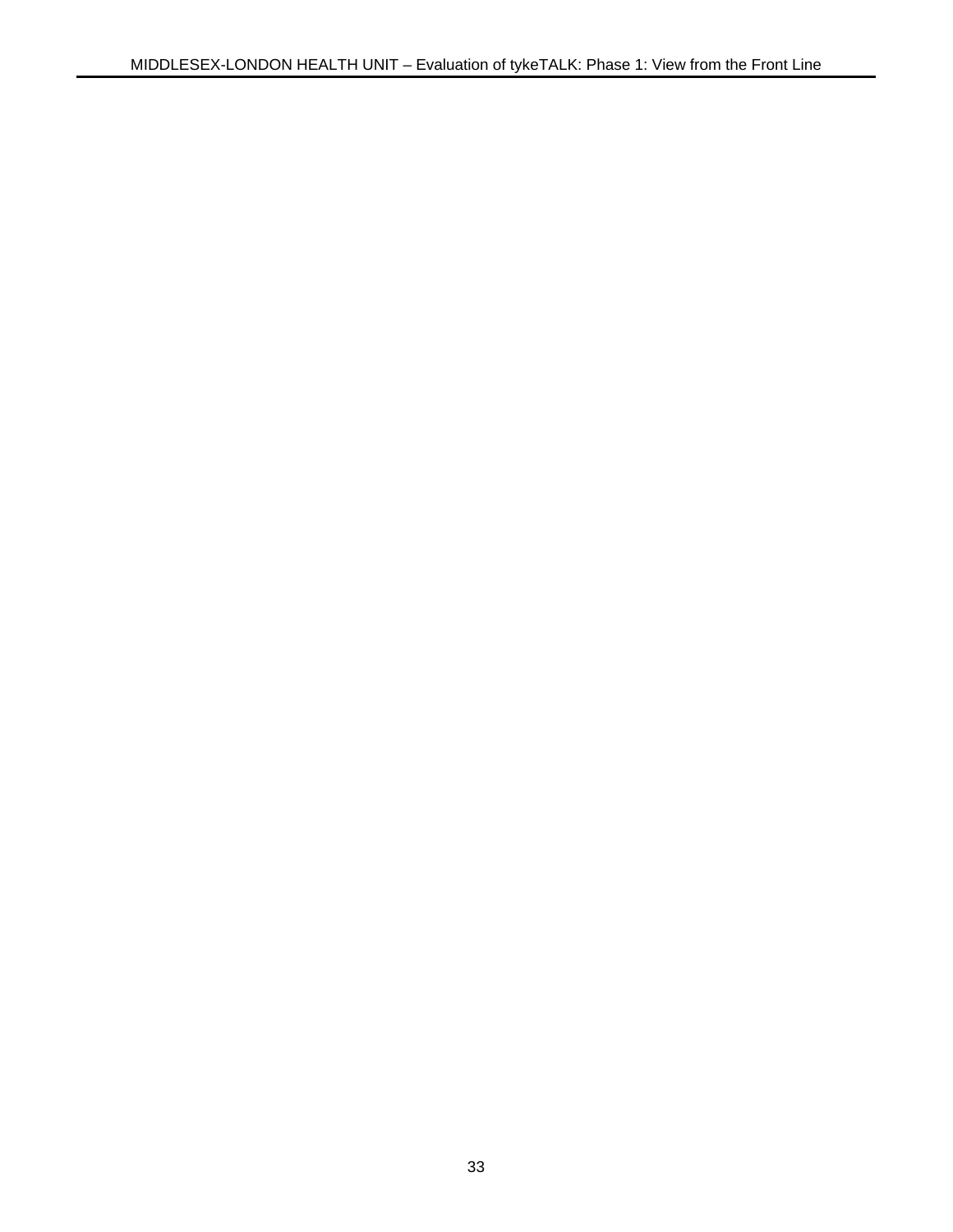# **Appendix D (Vision, Belief Statement, Planning Principles, Goals & Objectives)**

#### **Vision**

In the district of Thames Valley, services to optimize communication development will be readily available for every child from birth to the fifth birthday. Services include but are not limited to health promotion, prevention, assessment and intervention.

#### **Belief Statement**

We believe that:

- 1. communication skills are necessary for optimal overall growth and development.
- 2. an optimal environment for the stimulation of speech and language development should be available to every child.
- 3. the continuum of services will be timely, affordable, accessible and equitable.
- 4. a child's access to service will be seamless
- 5. it is in the best interest of the child when service providers and families/caregivers collaborate.
- 6. services will be child centred, individualized and culturally sensitive to the needs of the child and family.

### **Planning Principles**

Based on the vision and belief statements, the planning process and resultant system design will be:

- 1. of optimal quality,
- 2. responsive to the unique characteristics of the natural communities,
- 3. evidence based,
- 4. built on demonstrated successes,
- 5. integrated with existing services within the Thames Valley District,
- 6. innovative,
- 7. a full continuum/array of services with easy transition across stages of service,
- 8. a collaborative process between families/caregivers and key stakeholders,
- 9. linked to the social and environmental determinants of health,
- 10. responsible for the development of an effective and efficient governance structure, cognizant of the importance of health promotion and intervention,
- 11. include an evaluation component of the process and impact of the programs,
- 12. abide by the vision, belief statements and the needs of the child and family in decision making process.